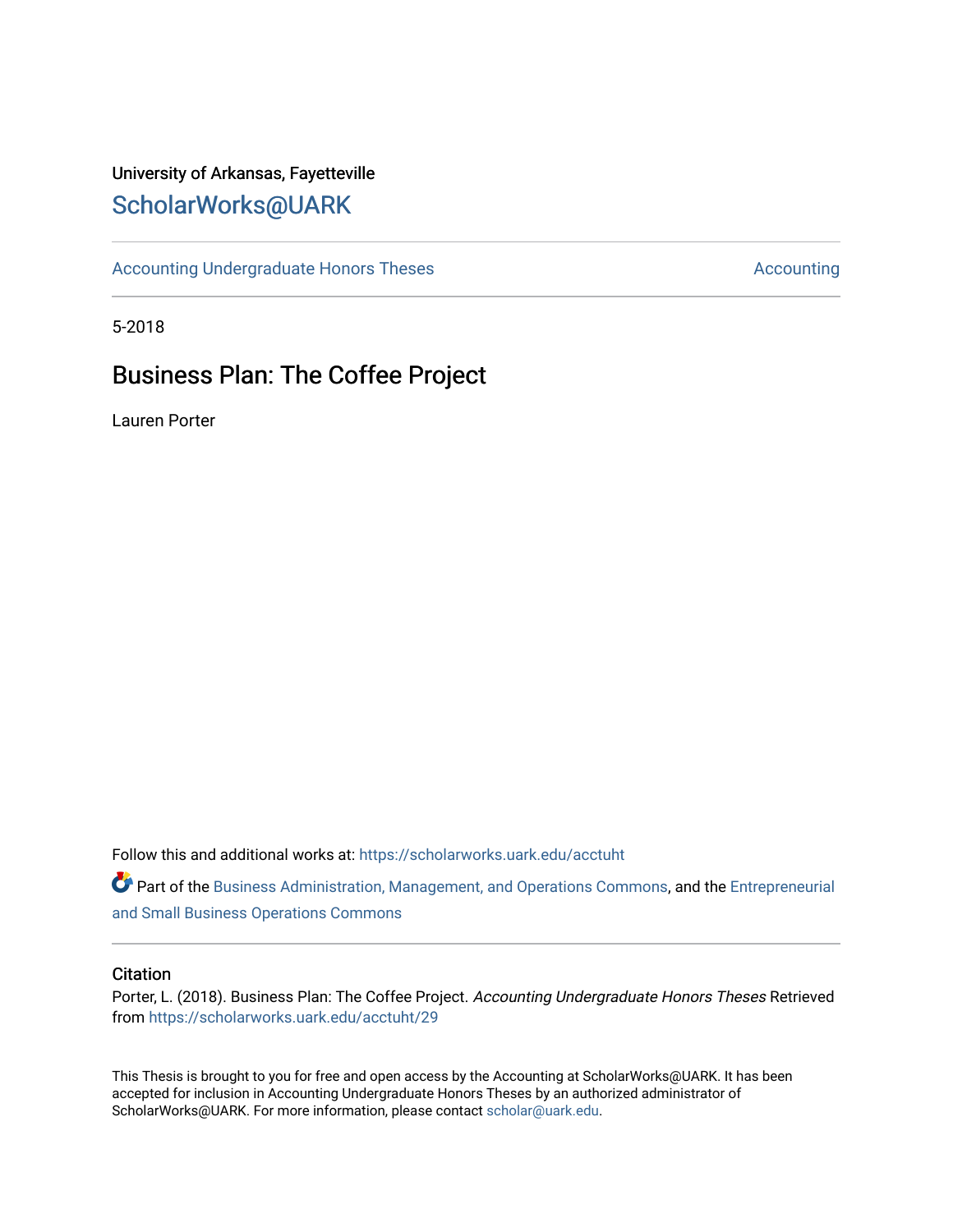

**Business Plan: The Coffee Project**

**By**

**Lauren T. Porter**

**Advisor: Dr. John Cole**

**An Honors Thesis in partial fulfillment of the requirements for the degree Bachelor of Science in Business Administration in Accounting**

> **Sam M. Walton College of Business University of Arkansas Fayetteville, Arkansas**

> > **May 11, 2018**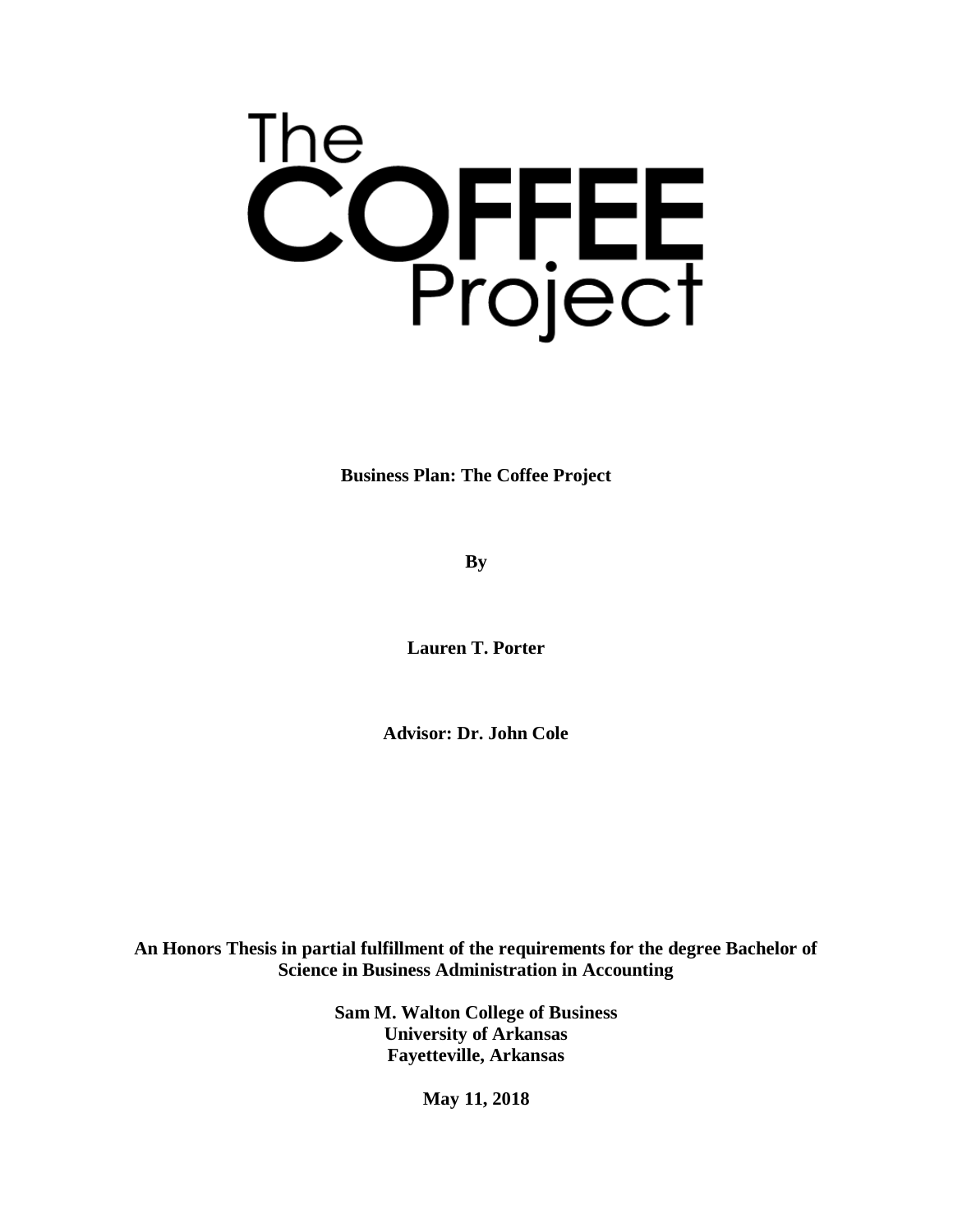# Contents

| F. |
|----|
|    |
|    |
|    |
|    |
|    |
|    |
|    |
|    |
|    |
|    |
|    |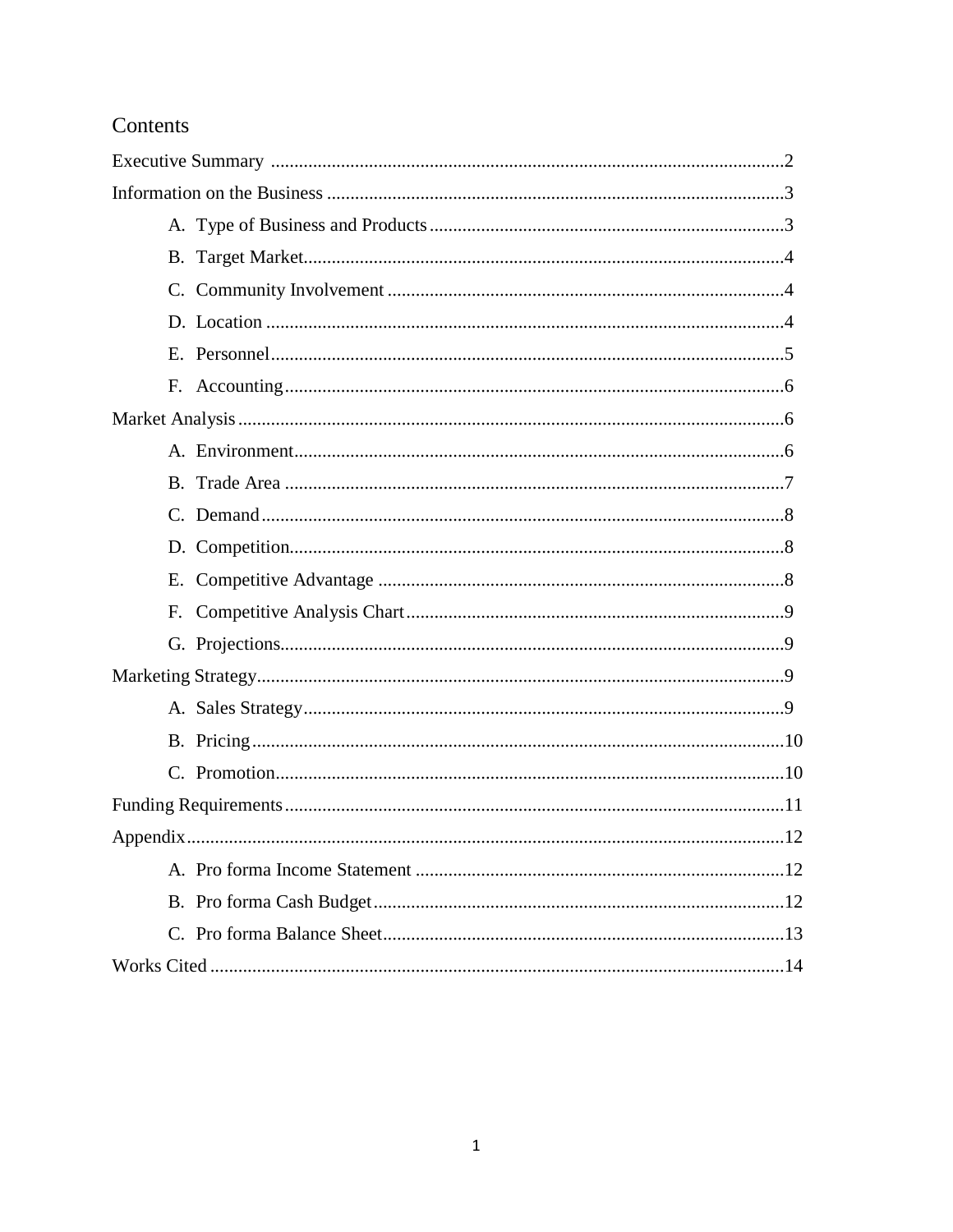## **Executive Summary**

The Coffee Project will be a specialty coffee shop in downtown Bartlesville, OK offering direct-trade coffee, tea, simple meals, and TCP merchandise. The shop will offer the standard specialty coffee drinks like cappuccinos, lattes, macchiatos and cortados, as well as shots of flavors and a selection of milk alternatives. In achieving its mission to provide great specialty coffee with a cause to Bartlesville, a portion of the profits from every food or drink purchase at The Coffee Project will be donated to local and regional charity organizations of the customers' choosing. All net profits from TCP merchandise will also be donated to charity. Our goal is to bring change to the area while spurring people to get involved in helping others.

The Coffee Project will be located in the heartbeat of Bartlesville, its Retail and Restaurant District. The 20 shops downtown work together to draw in crowds from the surrounding areas and create a unique shopping and dining experience. Of the 20,000 coffee shops in the United States, 55% are specialty coffee shops, which are gearing towards the hip, modern interiors that the millennial population especially craves. With plenty of seating and a modern, industrial-style interior in its 966 square-foot retail space, The Coffee Project will appeal to the audience of caffeine-lovers who enjoy the social aspect of grabbing coffee in a unique atmosphere.

The target market for The Coffee Project will be the 4,500 working professionals downtown and the 1,000 college students at the two local universities. Employment has increased in Bartlesville for the highly specialized energy sector some 3.5% in the last four years. The downtown area is home to several of the city's largest employers, including Phillips 66, ConocoPhillips, and Schlumberger. Enrollment for Rogers State University downtown has experienced double-digit enrollment increases during several recent semesters.

The millennial population ages 18-36 comprises a large portion of The Coffee Project's target market. Millennials are more active on social media and are more likely than their elders to seek out a modern coffee shop to spend time in after school or during work breaks. The Coffee Project will hire a social media manager to promote the business via Instagram and Facebook, in order to reach a large segment of our target market. Promotions on social media will focus on the quality products offered in The Coffee Project, as well as on its mission to giving back to the community. An understanding of The Coffee Project's mission will enhance the attractiveness of the business and allow it to appeal to a wider audience.

The Coffee Project will source its coffee from roasters that use a direct-trade model and provide ethically-sourced coffees. This model ensures appropriate compensation to the farmers at origin. The Coffee Project's pricing will be comparable to its main competitor, Jude's Health and Java House, while maintaining a 75% gross margin. Our competitive advantage will be our ability to donate to charity organizations, as well as our high-quality roaster lineup.

The Coffee Project will fund its startup business with a capital investment totaling \$50,000. This initial investment will cover all startup costs and equipment, as well as cover any cash flow deficits during its startup phase. Revenue is expected to reach \$195,000 in year one, with an annual projected growth rate of 7.5%. Net profits are expected to reach \$55,000 in the first year and grow 7.5% to \$73,000 in the fifth year. Our goal is to work up to donating a maximum of 50% of net profits to charity, starting with 10% in the first year. Charity donations will grow from \$5,500 in year one to nearly \$40,000 in year five.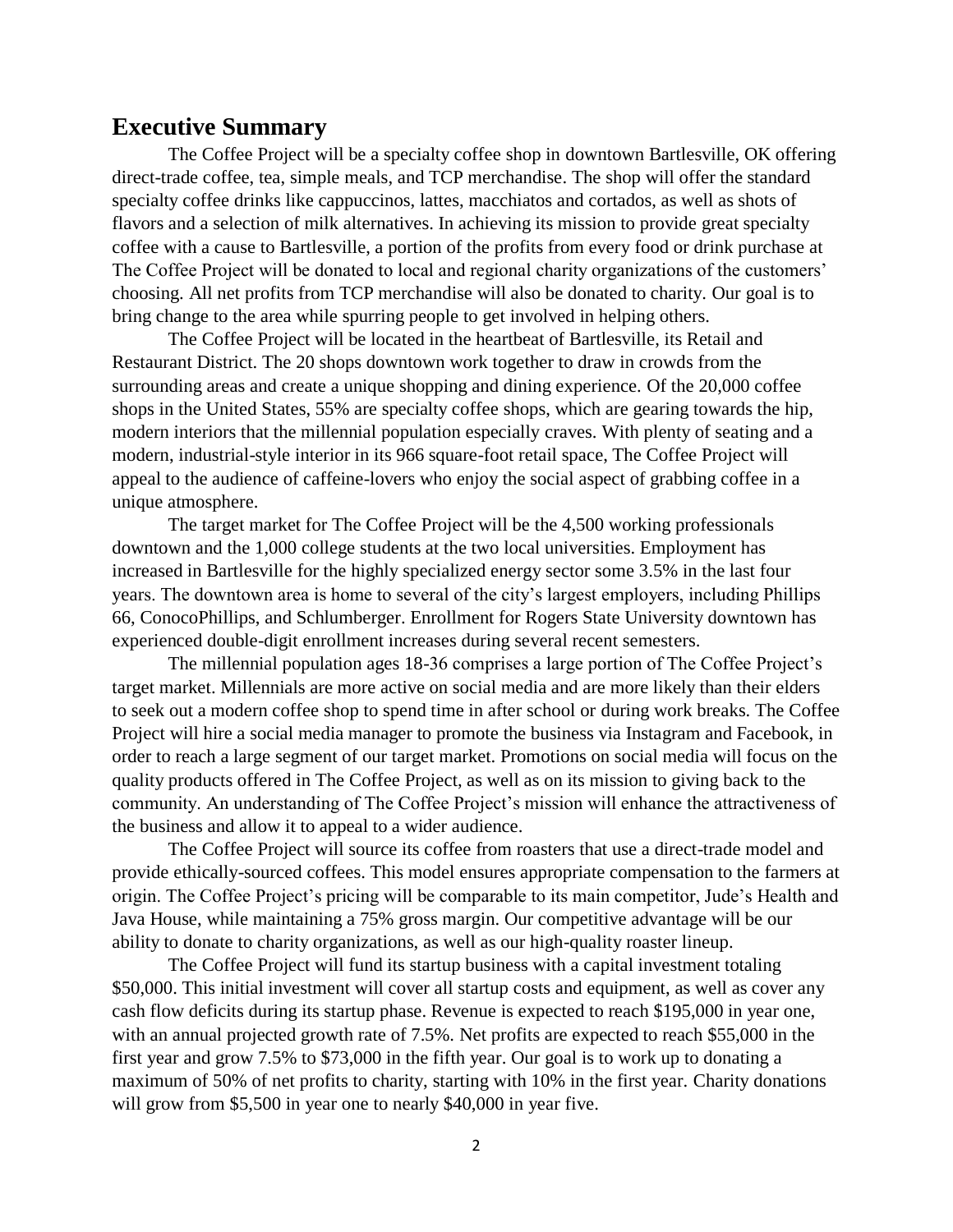## **Information on Business**

#### **A. Type of Business and Products**

The Coffee Project will offer specialty coffees from roasteries in the region that operate with a direct trade model. The shop will offer the standard specialty coffee drinks like cappuccinos, lattes, macchiatos and cortados, as well as shots of flavors and a selection of milk alternatives. 10% of net profits from coffee and food items will be donated to local and regional charity organizations. Our goal is to work up to donating 50% of net profits.

The Coffee Project will source coffee from roasteries in the region that utilize a Direct Trade model to directly source coffee beans from the farms. This business model ensures the coffee farmers benefit appropriately from harvesting their crop. When customers purchase a direct-trade coffee from The Coffee Project, part of their money will go directly back to the farms our suppliers source from and the workers who make the coffee possible. This type of business transaction is much more direct and transparent than many "Fair Trade" coffees out there. Customers will have the benefit of knowing that their purchase at The Coffee Project helps care for the harvest and support its harvester, from sprout to mug. Below is a menu of The Coffee Project's tentative drink offerings.

Our food menu will consist of bread, baked goods, and simple meals from local farms

| Drink Menu                |        |                      |               |                        |        |                      |
|---------------------------|--------|----------------------|---------------|------------------------|--------|----------------------|
| <b>Coffee</b>             |        | 12 oz 16 oz 20 oz    |               | <b>Seasonal Drinks</b> |        | 12 oz 16 oz 20 oz    |
| Single-Origin Drip        |        | \$2.00 \$3.00 \$3.75 |               | (Average price)        |        | \$4.25 \$4.50 \$5.00 |
| Pourover                  |        |                      | \$5.00        |                        |        |                      |
| Cold Brew                 |        |                      | \$3.75 \$4.25 |                        |        |                      |
| French Press              |        |                      | \$4.50        |                        |        |                      |
| Nitro (on tap)            |        |                      | \$3.75 \$4.25 |                        |        |                      |
|                           |        |                      |               |                        |        |                      |
| <b>Espresso</b>           |        |                      |               | <b>Extras</b>          |        |                      |
| Espresso                  | \$3.25 |                      |               | Add Espresso Shot      |        | \$0.85               |
| Americano                 |        | \$3.25 \$3.75 \$4.25 |               | Sub Non-Dairy Milk     |        | \$0.65               |
| Cappuccino                |        | \$3.75               |               | Add Flavor Shot        |        | \$0.55               |
| Latte                     |        | \$3.75 \$4.25 \$5.00 |               |                        |        |                      |
| Mocha                     |        | \$3.75 \$4.25 \$5.00 |               |                        |        |                      |
| Macchiato                 |        | \$3.50 \$3.75 \$4.25 |               |                        |        |                      |
| Tea                       |        |                      |               |                        |        |                      |
| Loose Leaf Tea            |        |                      | \$4.00        |                        |        |                      |
| Chai Tea Latte            |        |                      | \$4.35 \$4.85 |                        |        |                      |
| London Fog                |        |                      | \$4.35 \$4.85 |                        |        |                      |
| Caffeine-free             |        |                      |               | Data                   |        |                      |
| Seasonal Lemonade         |        | \$3.00               |               | Average drink cost     | \$4.00 |                      |
| Mexican Sipping Chocolate |        | \$3.00               |               |                        |        |                      |
| Milk & Honey              |        | \$3.00               |               |                        |        |                      |
|                           |        |                      |               |                        |        |                      |

and bakeries. The Coffee Project will also sell merchandise in the form of tshirts, coffee mugs, and decal stickers. After breaking even on these sales, all net profits will be donated to charity organizations. This is our way of giving back to the community, and each customer will have a direct part in it.

Fig. 1: Menu currently being finalized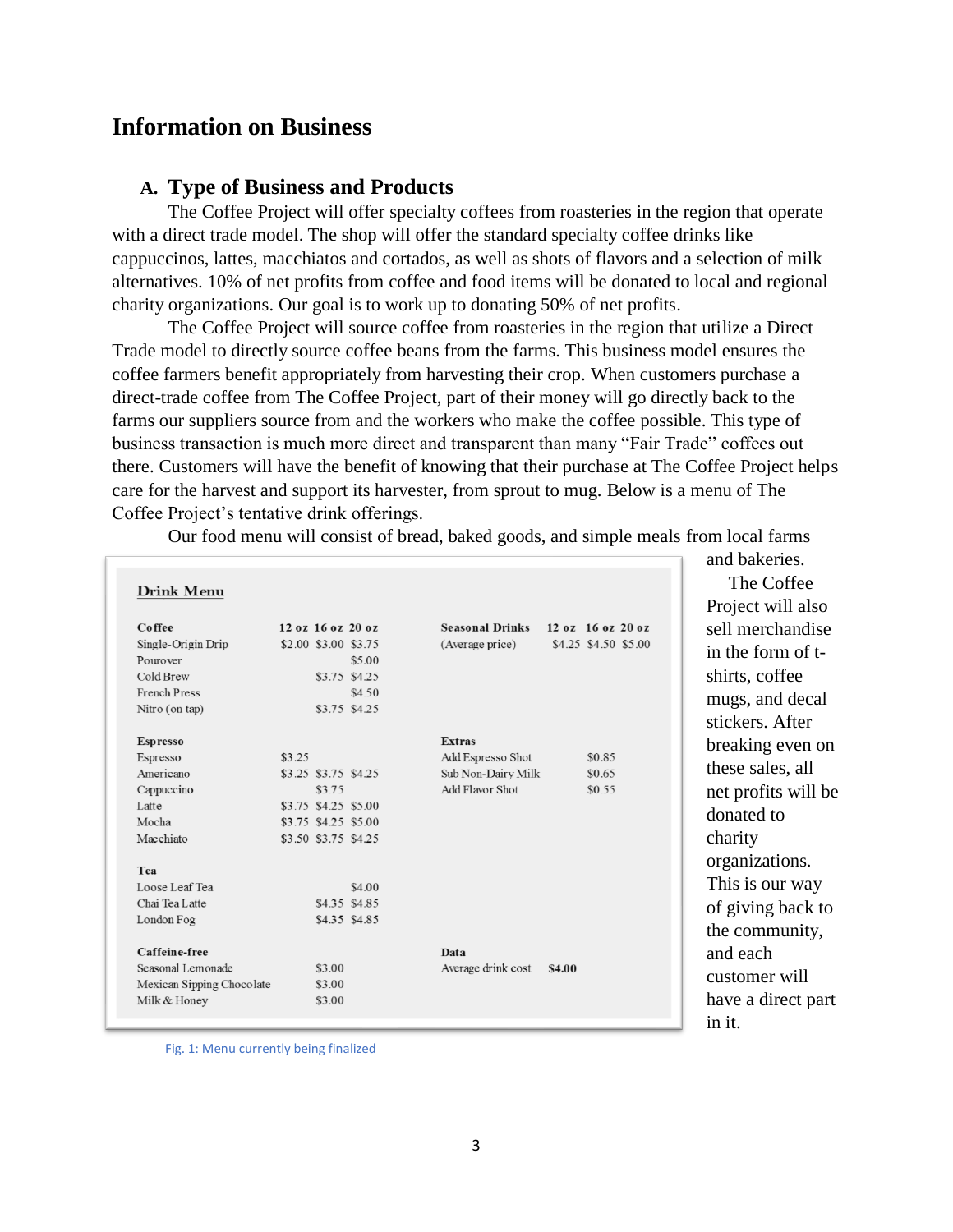#### **B. Target Market**

The main customer of The Coffee Project will be people ages 18-45 who are part of the 4,500 working professionals downtown or the 1,000 college students in Bartlesville. Our target market of higher-educated people is interested in helping others in a tangible way through their affinity for specialty coffee drinks. According to the Specialty Coffee Association, the U.S. market share of specialty coffee has grown 19% in just seven years and is expected to double by the year 2050 (scaa.org). We intend to capture the attention of the roughly 18,000 millennials in Bartlesville who would look for more than just a caffeine fix.

#### **C. Community Involvement**

The Coffee Project's "project" is to give back to the community by way of donations and sponsoring community events that align with our core values. The Coffee Project will support local artisans by featuring different local artists' pieces in the shop, which will be made available for sale. A portion of every purchase at The Coffee Project will be donated to local and regional charity organizations of the customers' choosing. Each month, customers will be encouraged to vote for their favorite charity organization from a drop-down list on a Google Form. The Coffee Project's management will collectively decide which organization receives that period's donations, taking into account customer votes and current events in the area. For each year of business, The Coffee Project will increase its donations an extra 10% of all net profits, to a maximum of 50% of net profits donated.

#### **D. Location**

The Coffee Project's location will be in a rented retail space in the heart of downtown Bartlesville's Restaurant and Retail District. The 966 square foot shop features a historic storefront with natural light, brick walls, and high ceilings (LoopNet.com). With plenty of seating designed for both conversation and seclusion, The Coffee Project is a place for anyone to work or relax and enjoy a well prepared and tasteful drink. Below is the interior floor plan for The Coffee Project.

The local cafes and diners in Bartlesville outdate the city and separate it from the modern small businesses that are abundant in Tulsa. The Coffee Project will contrast the oldfashioned Bartlesville business interiors to bring a much-needed, modern and industrial-style interior to the area.

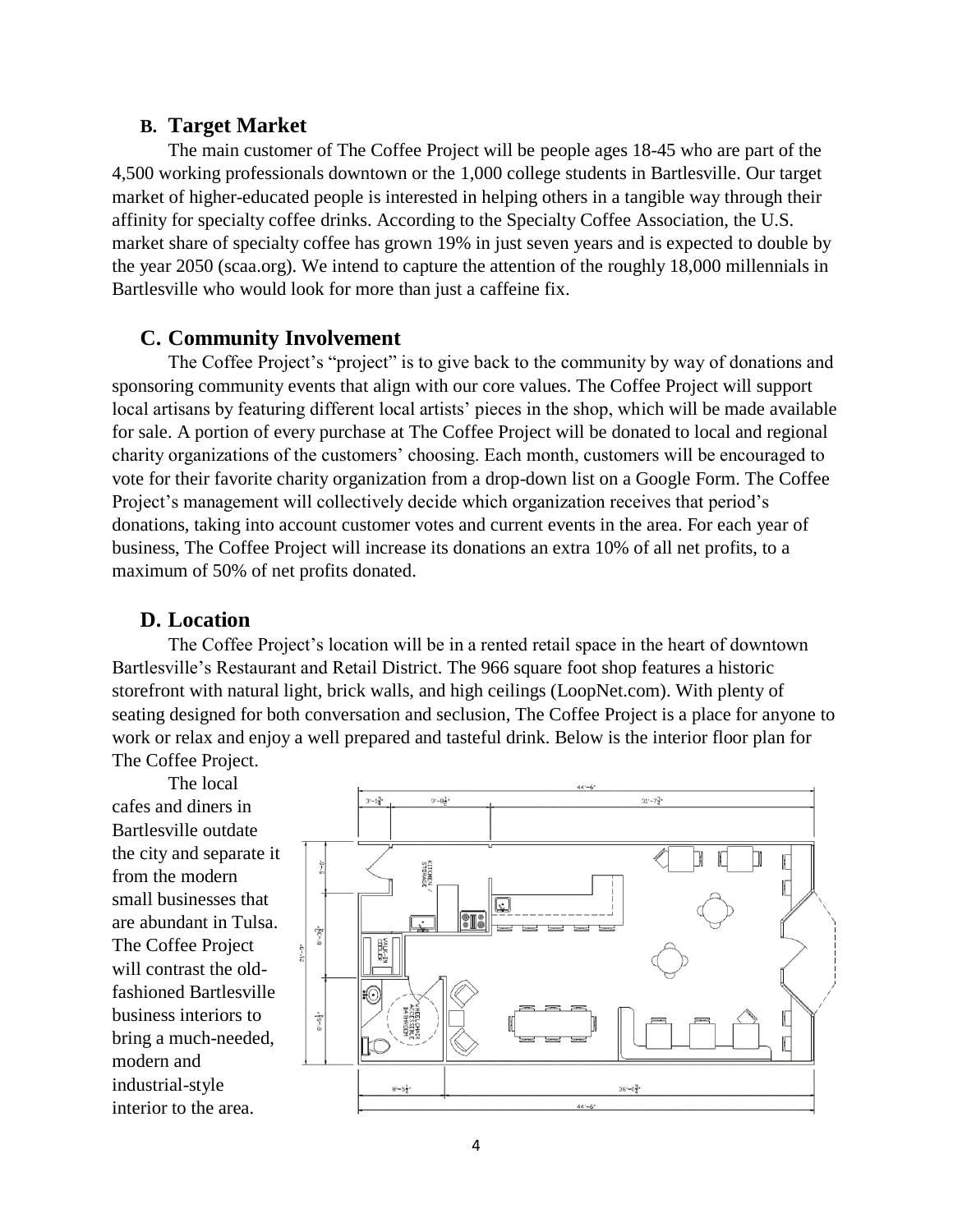

Fig. 2: Map of location relative to office buildings and university

average of just over \$50,000 (bdaok.org).

The Coffee Project's location is within walking distance from the large office buildings of Phillips 66, ConocoPhillips, and Schlumberger Oilfield Services. These three businesses alone employ over 4,000 people in total, which provides an excellent potential repeat customer base. The average salary of \$75,000 for workers in the energy sector are significantly higher than the city

Rogers State University, Oklahoma's fastest growing university, has a branch campus downtown that enrolls more than 550 students in the Reda Building (city-data.com). Additionally, the local Oklahoma Wesleyan University is located just three and a half miles from downtown Bartlesville and enrolls approximately 1,500 students annually. The Coffee Project's location downtown will be convenient for college students looking for a place to study, work in groups, or just hang out.

## **E. Personnel**

Lauren Porter will be the owner and accountant of The Coffee Project. She has a degree in Accounting from the University of Arkansas and has gained much knowledge from the toptier Walton College of Business and major hub for entrepreneurial learning.

The Coffee Project will have one accountant/general manager and one additional manager with operational and retail level duties. Four baristas will be hired for day-to-day transactions and the preparing drinks and food. The Coffee Project will hire a social media manager to run all social media sites and marketing promotions. Below is a chart of general duties for each position.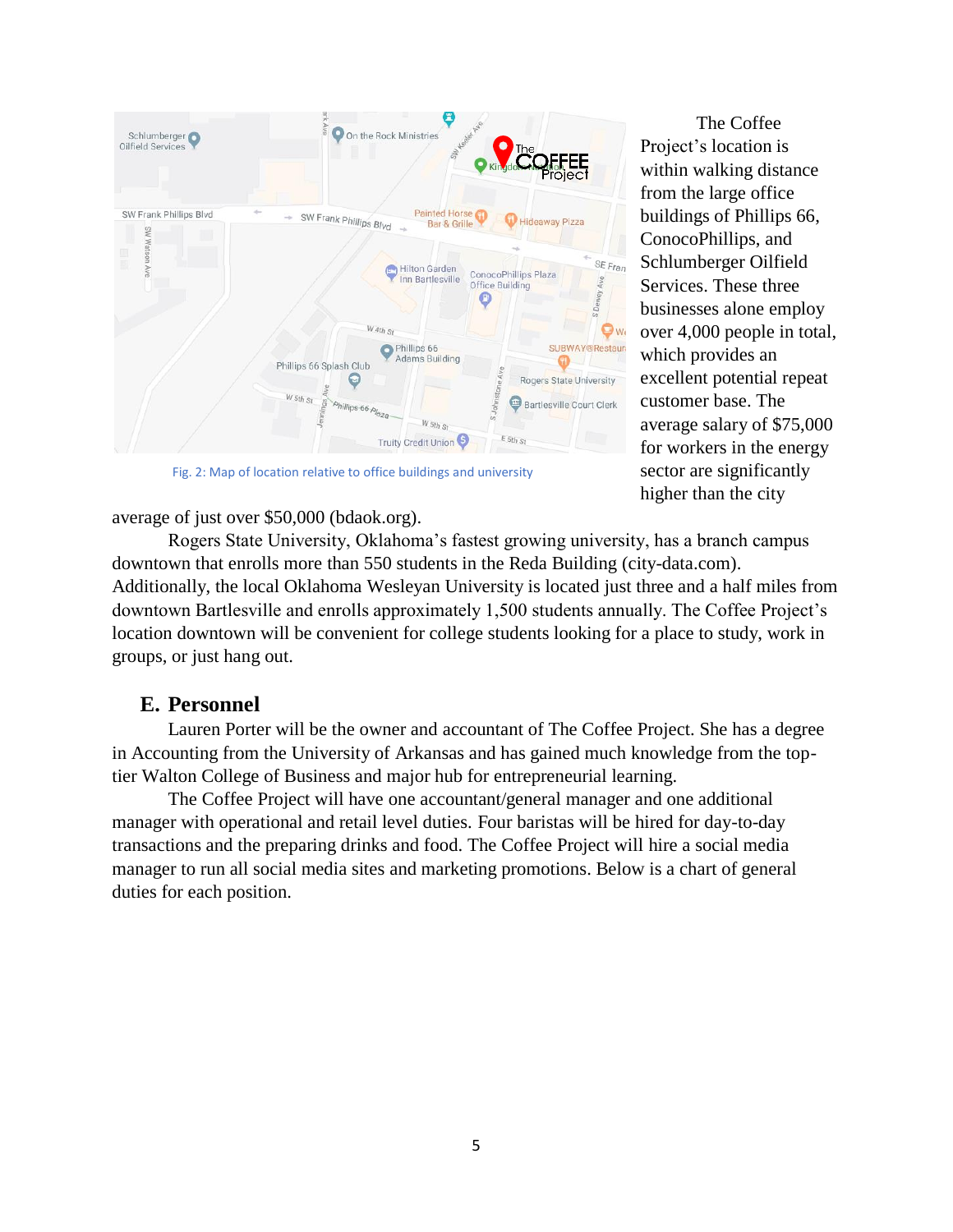| <b>Managers</b>                | •1: Accountant-inventory tracking, account reconciliation<br>•2: General manager- hiring of staff, supplier and charity<br>communications, manage public relations                                                   |
|--------------------------------|----------------------------------------------------------------------------------------------------------------------------------------------------------------------------------------------------------------------|
|                                |                                                                                                                                                                                                                      |
| <b>Baristas</b>                | .Responsible for day-to-day operations, opening shop,<br>preparing drinks and food items, handling transactional tasks,<br>maintaining a clean work space<br>. No experience required; training provided through TCP |
|                                |                                                                                                                                                                                                                      |
| <b>Social Media</b><br>Manager | . Photographing and posting pictures on Facebook and<br>Instagram (@thecoffeeproject ok)<br>•Manage marketing promotions and customer response<br>through social media                                               |

## **F. Accounting**

Sources of revenue will come from coffee drink and food sales within the coffee shop. The Coffee Project will partner with City Church in Bartlesville to provide drip coffee at the 9:30 and 11 a.m. Sunday morning services. The Coffee Project will also sell merchandise in the form of t-shirts, coffee mugs, and decal stickers. All profits from TCP merchandise will be donated to charity.

Most sales will be generated from mid-day lunch traffic and after 3pm when many college students are studying, and workers are on break or off work. The Coffee Project will use monthly accrual-based accounting, and financial records will be managed through POS and transferred to QuickBooks. Product costs will include roasted whole coffee beans, which will be ordered each month, and food inventory which will be supplied weekly.

# **Market Analysis**

## **A. Environment**

The city of Bartlesville is home to 36,000 residents and is located just forty-five miles north of Tulsa. Bartlesville has a high quality of life, with median income ranging from \$50,000 in smaller neighborhoods to \$90,000 in larger suburbs (datausa.io). For the population of residents 25 and older, 30.8% have a bachelor's degree, and 9.9% have a graduate or professional degree.

Bartlesville is home to several corporate offices such as Phillips 66, ConocoPhillips, Schlumberger Oilfield Services, Siemens Automation, and Walmart Logistics, due to its central location to major regional markets. There is a large and diverse employment base of over 5,000 employees working in the energy industry in Bartlesville, and this number continues to expand.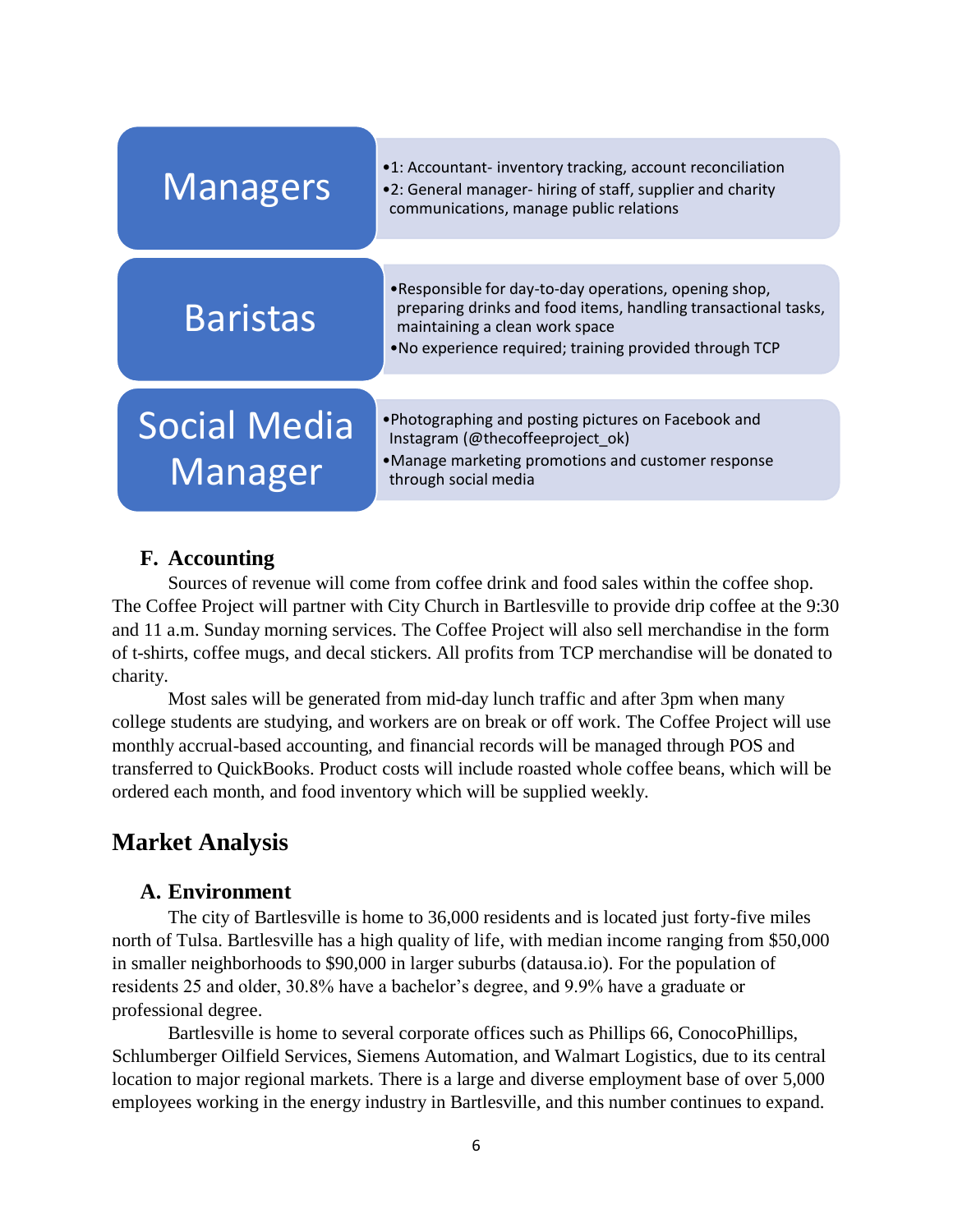In just two years, between 2011 and 2013, 33 new businesses opened in downtown Bartlesville, bringing an influx of 121 new jobs (Summers, 2013). In that same time, 54 renovations were completed downtown with more projects underway, such as the restoration of the Noble Lofts retail spaces. Since 2013, the downtown area has seen many small business success stories, such as the wildly popular Hideaway Pizza, The Painted Horse, Rolling Pin Bakery, and Frank and Lola's.

#### **B. Trade area**

The Coffee Project will be located in downtown Bartlesville's Retail and Restaurant District trade area. There are over 20 thriving shops that serve a regular population base of over 70,000 people from the draw of customers to the area from neighboring cities and counties (Bartlesville Today, 2018). Also, within this trade area downtown lies the corporate offices of Phillips 66, ConocoPhillips, and Schlumberger, a brand-new Hilton Garden Inn hotel, and the Bartlesville Community Center. Bartlesville residents enjoy countless community events located downtown, including the Bartlesville Symphony Orchestra, Civic Ballet, Choral Society, and Theatre Bartlesville. The world class music festival OK Mozart brings internationally recognized musicians and artists to the area every year, along with spectators and media attention from all over the world (May, 2010).

Downtown businesses work together to bring shoppers to the district. With events such as Third Thursday, participating stores stay open later and provide door prizes to draw in crowds. Downtown Director Chris Wilson remarked, "There's room for the entrepreneur here" (Summers, 2013). There have been massive amounts of private investment dollars, well over \$5 million, going into downtown building improvements, paving the way for even more shops to open and thrive (Bartlesville Today, 2018).



Fig. 3: Map of Retail and Restaurant District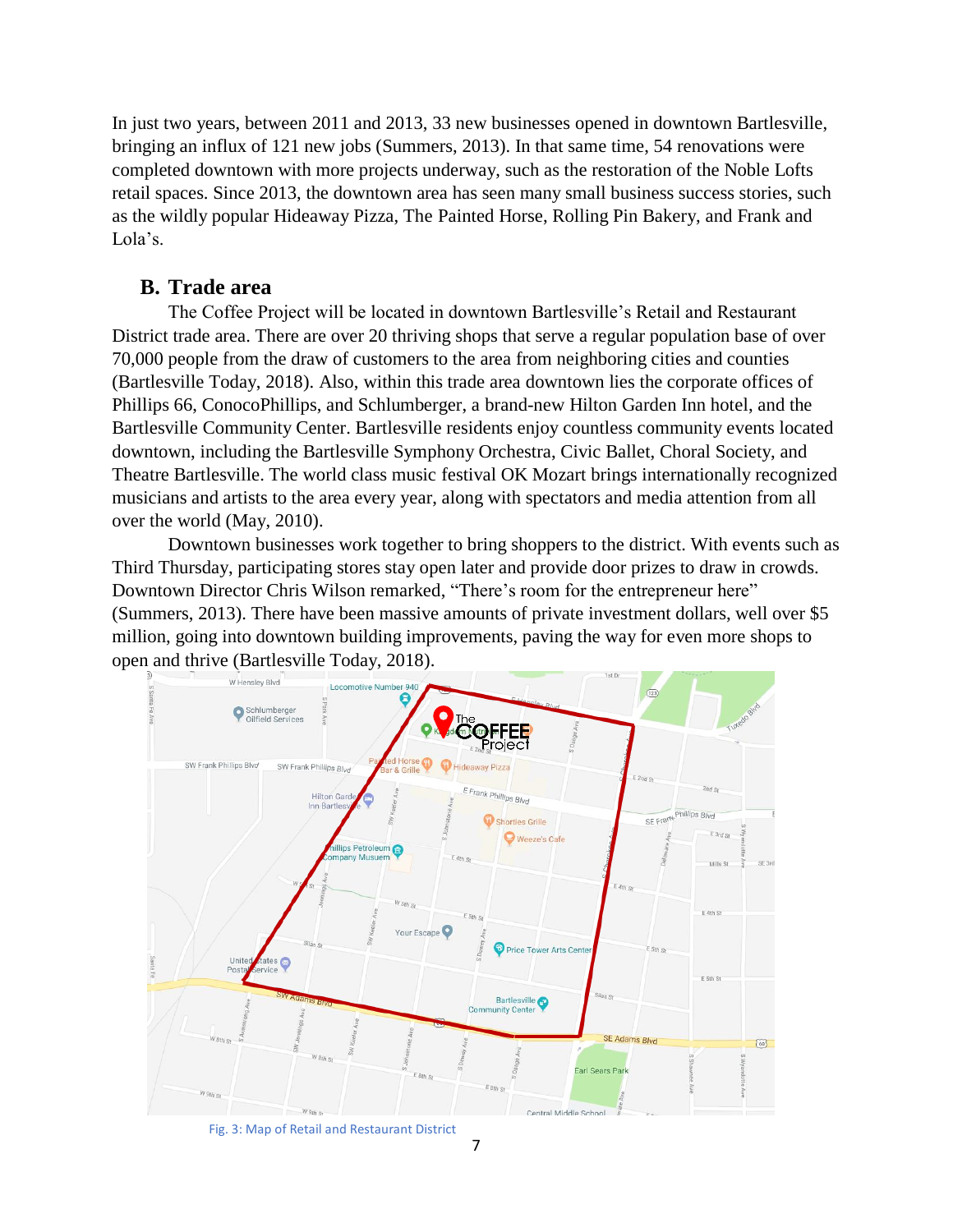#### **C. Demand**

The Coffee Project will be the only coffee shop within walking distance of the downtown business offices, and several employees of Phillips 66 and ConocoPhillips have indicated that they would frequent a local coffee shop over driving to Starbucks on breaks in their work day. Owners of small businesses in the area, like Amanda from Indulge Salon and Day Spa "pick up Starbucks on [their] way in to work, but [they] would love to have a coffee shop downtown to walk to and grab coffee their instead".

According to a survey from Bankrate, the average millennial, ages 18-36, eats out at least three times per week. The average monthly expenditure for millennials was \$140 in 2017, and according to City Data in 2016, Bartlesville residents in the trade area spent an average of \$130 eating out per month. For all Bartlesville residents, an average of at least one meal per week was prepared away from home in places such as restaurants, fast food places, or food stands (citydata.com).

A larger percentage of college students and the younger millennial population buys coffee more than two times in a week (54%), than their elders (41%) (Ward, 2018). With plenty of seating and a unique and buzzed atmosphere, college students and millennials will benefit from The Coffee Project's proximity to the university, late business hours, and free WiFi access. The Coffee Project seeks to satisfy demand for a reprieve from a busy schedule; a place to sit, sip, and savor.

#### **D. Competition**

Jude's Java is The Coffee Project's main competitor which sells coffee sourced locally from Heartland Roasters and Cirque Coffee, as well as nationally from Herkimer Coffee. Daylight Donuts and Sal's Sunrise Donuts in Bartlesville both sell their own coffee blends and are indirect competitors with The Coffee Project. Indirect competition will also include at-home brew methods such as traditional coffee makers, Keurig machines, Aeropress, and French Press.

Due to the convenience of the Starbucks, Chick-fil-A, and McDonald's drive-thru service and their early hours, these franchises will likely continue to dominate the market for working professionals who buy coffee on their commute in to work.

#### **E. Competitive Advantage**

The Coffee Project's competitive advantage ranges from its high-quality roaster lineup to its community involvement. Jude's Java has developed a great consumer base amongst Bartlesville residents who prefer a more personal coffee experience. However, Jude's Java doubles as a café and a health grocer, making it not an ideal place to stay longer than it takes to shop or eat a small meal.

By offering many seating options and an enticing and welcoming atmosphere, The Coffee Project will have more benefits to the consumers in terms of convenience and availability. Below is a competitive analysis for The Coffee Project's most important competitors.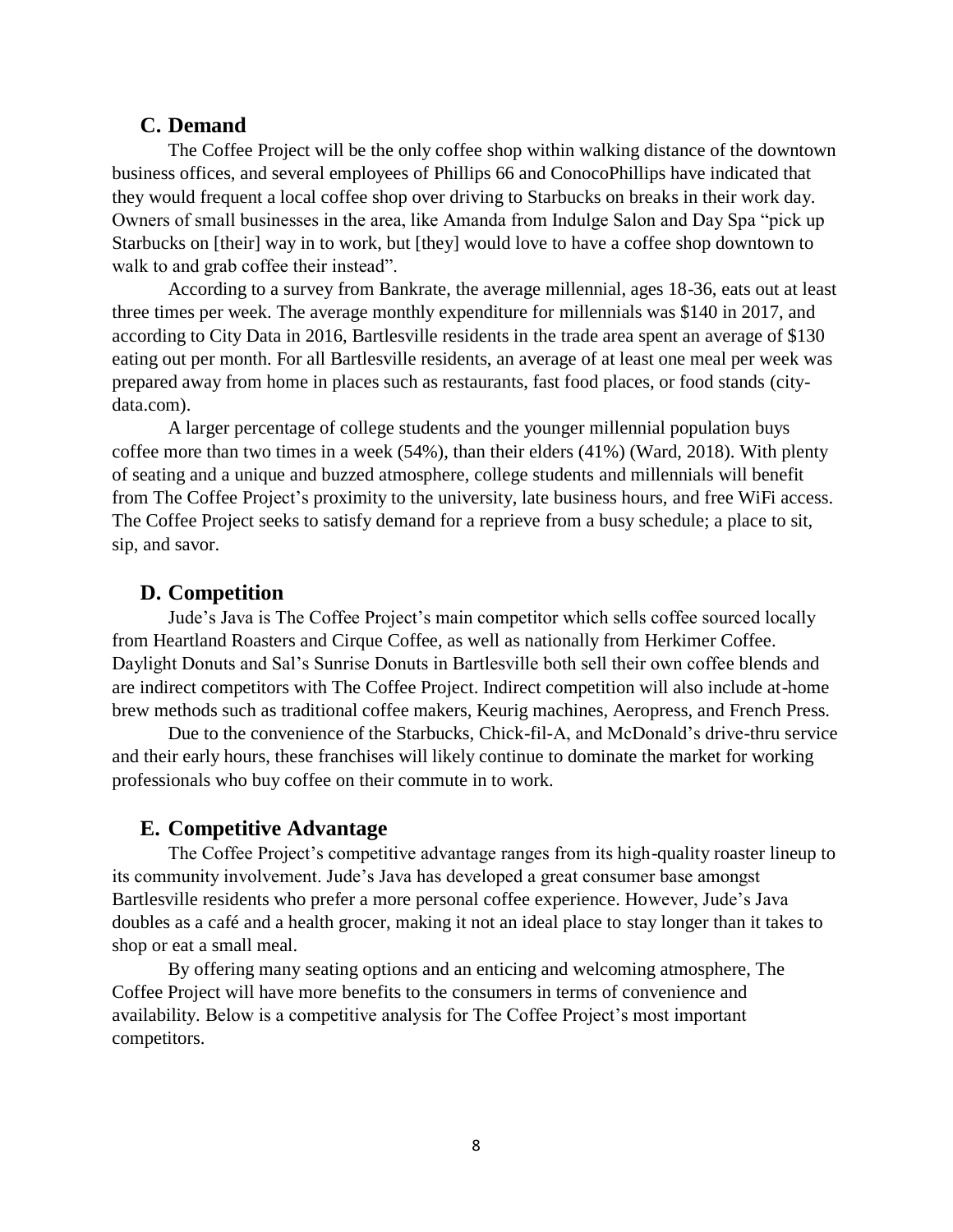| <b>Factor</b>                | <b>The Coffee</b><br>Project                                                                                  | <b>Strength</b>                                                                                                             | <b>Weakness</b>                                                                                                       | <b>Starbucks</b>                                                                                            | <b>Jude's Health</b><br>& Java House                                                 |
|------------------------------|---------------------------------------------------------------------------------------------------------------|-----------------------------------------------------------------------------------------------------------------------------|-----------------------------------------------------------------------------------------------------------------------|-------------------------------------------------------------------------------------------------------------|--------------------------------------------------------------------------------------|
| Products/<br><b>Services</b> | Specialty<br>coffee,<br>locally-<br>sourced food<br>items, TCP<br>merchandise;<br>charity<br>donations        | High quality<br>coffee,<br>supports local<br>farms and<br>bakery; all<br><b>TCP</b><br>merchandise<br>profits to<br>charity | Important<br>learning<br>curve to find<br>inventory<br>turnover in<br>new shop;<br>which<br>charities to<br>donate to | Specialty<br>coffee, wide<br>range of food<br>and drink<br>menu items,<br>mass<br>merchandise               | Coffee, health<br>groceries,<br>lunch and<br>dinner food<br>items                    |
| Price<br>Range               | $$2.00 - $5.50$                                                                                               | Higher prices<br>directly<br>support<br>farmers and<br>charity<br>organizations                                             | <b>Makes TCP</b><br>less<br>appealing to<br>low income-<br>earners                                                    | $$2 - $5.15$                                                                                                | $$2 - $4.89$                                                                         |
| <b>Business</b><br>Model     | Gives back<br>$\mathsf{to}$<br>community,<br>above-fair<br>trade,<br>supports<br>local artists<br>and vendors | Residents<br>drawn to<br>supporting<br>community,<br>mission in line<br>with local<br>values                                | May not<br>appeal to<br>people just<br>looking for<br>quick<br>caffeine fix                                           | Pay coffee<br>farmers bare<br>minimum,<br>mass-<br>produced<br>merchandise,<br>quick drive-<br>thru service | Wide business<br>focus; present<br>at local events,<br>family-friendly<br>atmosphere |
| Trade<br>Area                | Downtown<br>Bartlesville<br>Retail and<br>Restaurant<br>District                                              | Proximity to<br>several small<br>businesses,<br>large<br>corporate<br>offices, local<br>university                          | Distance<br>from<br>interstate and<br>passersby                                                                       | Uptown<br><b>Bartlesville</b><br>standalone<br>building,<br>corner of<br>interstate and<br>main city road   | Uptown<br>Bartlesville<br>strip mall,<br>close to suburb<br>areas                    |

## **F. Competitive Analysis**

## **G. Projections**

Pro forma financial statements can be found in the appendix.

# **Marketing Strategy**

## **A. Sales Strategy**

According to the National Coffee Association's 2017 National Coffee Drinking Trends (NCDT) key findings, 41% of adults age 18 and over were drinking specialty coffee day. This was a significant leap of 10% from daily drinkers in 2016, and it is rising. It is important to note that the NCDT results are based on consumers' perception of what specialty coffee is. The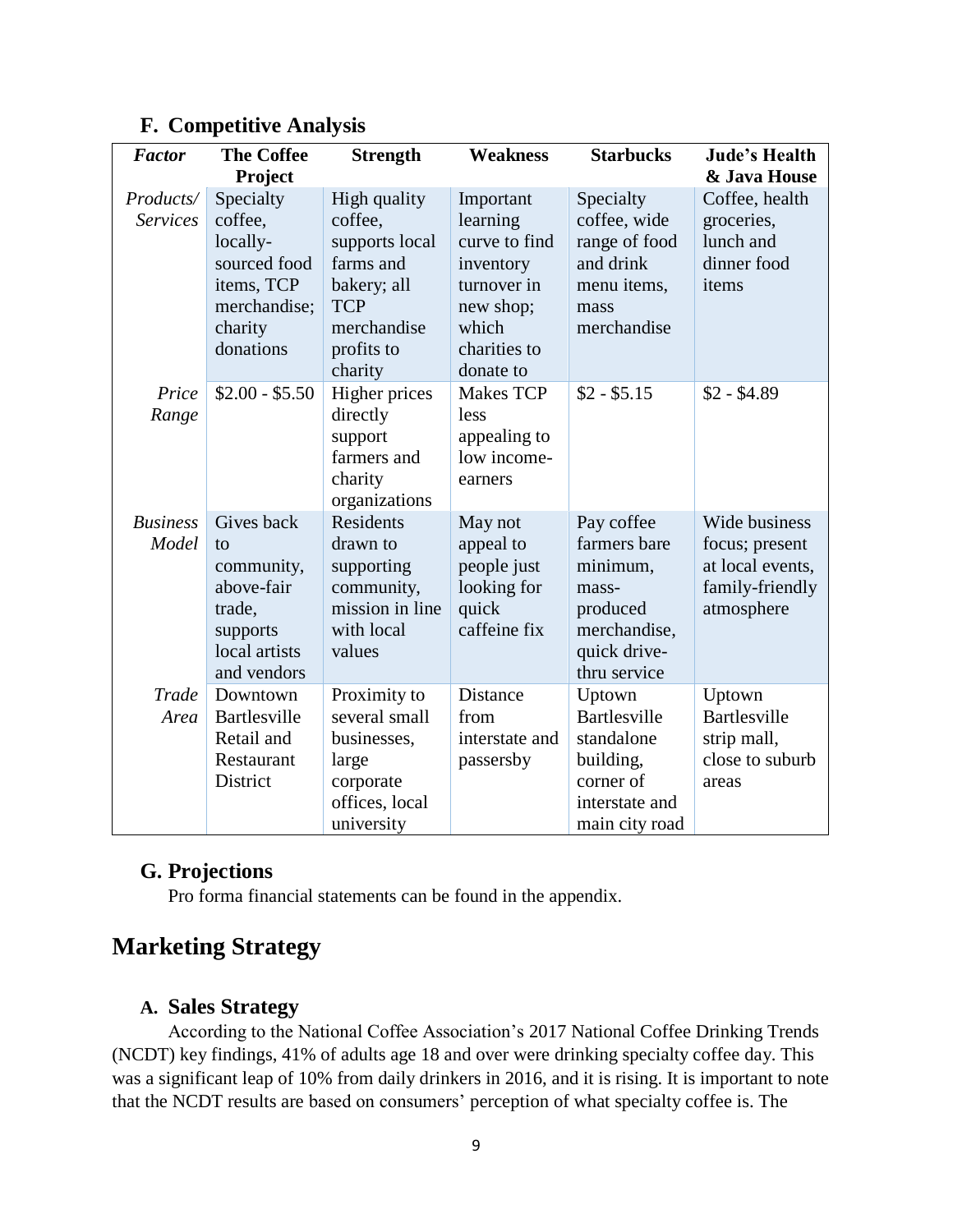Coffee Project seeks to offer fresh and unique specialty coffee beverages to the population of over 4,500 employees downtown and 1,000 colleges students who drink coffee daily.

The Coffee Project's roaster\* and food lineup:

Coffee and Espresso:

- Topeca Coffee (Tulsa)
- Fairfellow Coffee (Tulsa)
- The Coffee Ethic (Springfield)
- Eurasia Coffee and Tea (Springfield)

\*These roasteries offer direct-trade, ethically-sourced coffees.

Food:

- Bakeshop Tulsa- bread, baked goods
- Grassroots Tulsa- simple meals
- Lomah Dairy- select dairy products

## **B. Pricing**

Pricing for The Coffee Project will be comparable to Jude's Java and higher than Starbucks. Our goal is to maintain a 75% gross margin on coffee and food. Maintaining low materials costs and a high gross margin will allow The Coffee Project to donate more to charity organizations.

The Coffee Project will purchase coffee from roasteries at current specialty coffee wholesale prices, about \$6.50 per pound of coffee, and after complying with SCAA brewing guidelines and measurements, each pound of coffee generates just over \$40 per pound. Specialty coffee suppliers provide higher-than-average compensation for coffee beans that are of the highest quality, in order to reward the farmer for harvesting his crop. The higher bean quality warrants the extra price the buyer pays per pound, and ultimately the consumer pays per drink. Given estimated monthly fixed costs of \$3,000 and an average drink price of \$4, break-even sales per month total 1,000 sales or \$5,000.

Food costs will be maintained under 35%. The average meal at The Coffee Project will sell for \$7.50, and bread and baked goods will average at \$4 per item. These prices are comparable to competitors' food menus. The Coffee Project will have the added benefit to the customer of sourcing our food form local farms and bakeries.

All TCP merchandise, including t-shirts, mugs, and stickers, will maintain an 80% gross profit margin and all profits from those products will go to charity.

## **C. Promotion**

The Coffee Project will manage promotions largely through social media and word of mouth. Our social media manager will create posts on Instagram aimed at the millennial demographic, as well as Facebook to spread awareness. These social media sites reach a large portion of our target market and are free tools to use. Word of mouth will also be key in building anticipation before the shop opens and spreading awareness to our target market that is not active on social media.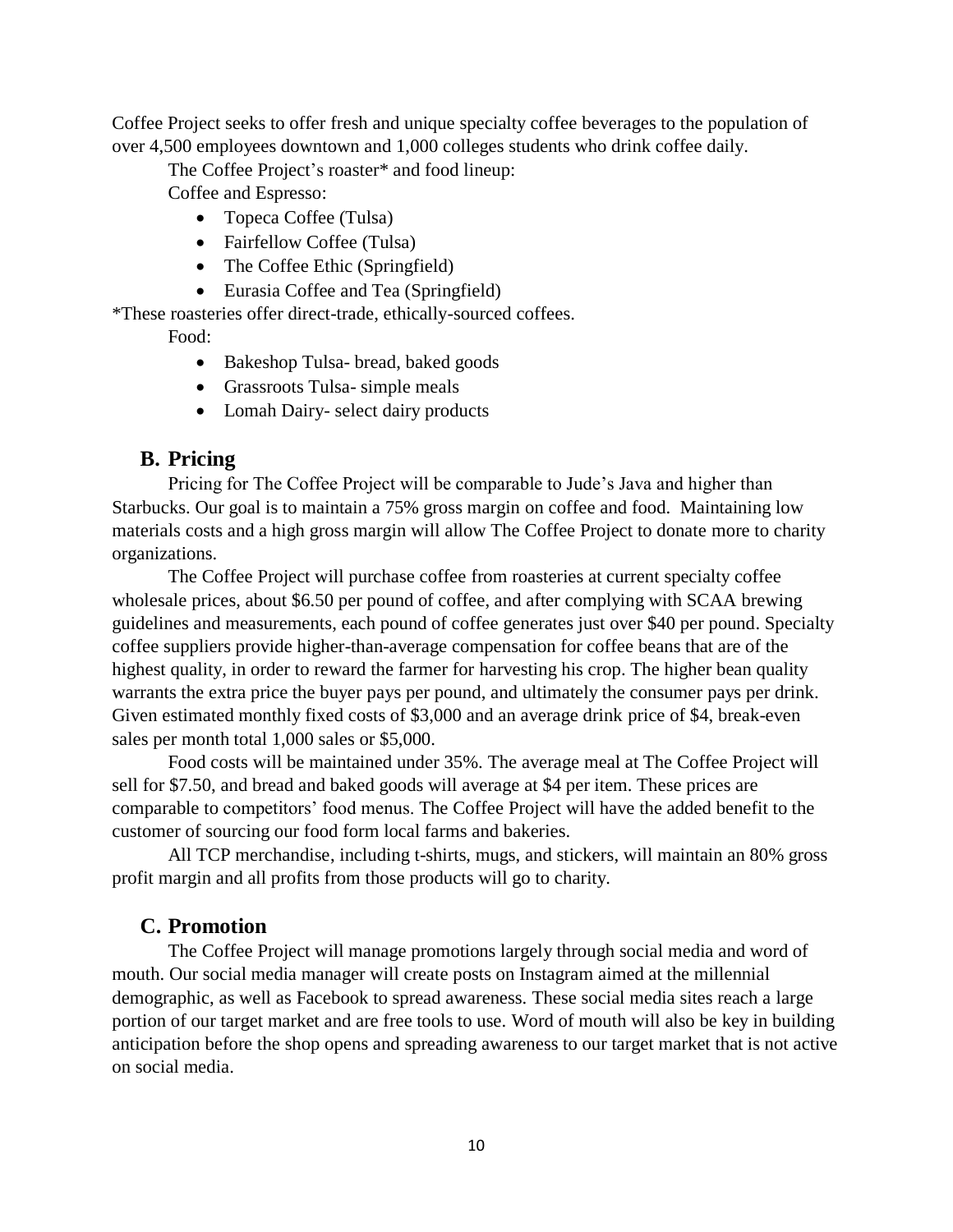Customers will receive a discount on their food or drink purchase for "checking in" to The Coffee Project on Facebook or following us on Instagram. Loyalty cards will also be utilized to encourage repeat customers by offering a discount after several purchases at The Coffee Project. As our way of expressing gratitude to them, teachers will always receive a 15% discount on their drink or food purchase.

The Coffee Project will develop its messaging for the Bartlesville culture through its conservative values and a desire to build relationships with our customers. Throughout the year, The Coffee Project plans to get involved in community events like charity fun-runs and citywide activities to promote its image of being present in the community and supporting people doing great things.

The Coffee Project will take suggestions from customers and follow up on repeat customers in the shop to find ways to make their experience better. Through quality products and a friendly attitude, customers will feel confident and motivated to become repeat customers, as well as recommend The Coffee Project to their network of family, friends, and colleagues.

# **Funding Requirements**

The Coffee Project's total startup costs are estimated to be \$50,000. The business will be funded by a personal investment in the amount of \$30,000, as well as a \$10,000 gift from Troy Porter and a \$10,000 commercial business loan from Truity Credit Union. The loan will be paid off over a 4-year period. This initial investment will provide enough working capital to purchase all equipment and beginning inventory, as well as cover any cash flow deficits during the startup phase. The Coffee Project will operate in a rented facility to keep capital investments low. Below is list of all startup costs that will be covered with the \$50,000.

| <b>Total Startup Requirements</b>      | \$50,000,00 |                |                                   |                        |                              |            |
|----------------------------------------|-------------|----------------|-----------------------------------|------------------------|------------------------------|------------|
| Sources of Funding                     |             |                |                                   |                        |                              |            |
| Planned Investment                     |             |                |                                   |                        |                              |            |
| <b>Troy Porter</b>                     | \$10,000.00 |                |                                   |                        |                              |            |
| Lauren Porter                          | \$30,000.00 |                |                                   |                        |                              |            |
| Truity bank loan                       | \$10,000.00 |                |                                   |                        |                              |            |
| Total                                  | \$50,000.00 |                |                                   |                        |                              |            |
| <b>Uses of Funding</b>                 |             |                | <b>Depreciation</b>               |                        | <b>Startup-only Expenses</b> |            |
| <b>Asset Purchases</b>                 |             |                | Useful Life Salvage value         | <b>Monthly Dep Exp</b> | Legal                        | \$1,000.00 |
| Coffee Equipment:                      |             |                |                                   |                        | marketing                    | \$500.00   |
| Coffee roaster                         | \$9,500.00  |                |                                   |                        | insurance                    | \$1,500.00 |
| epsresso machine                       | \$7,000.00  |                |                                   |                        | rent                         | \$750.00   |
| coffee maker                           | \$1,500.00  |                |                                   |                        | utility deposits             | \$2,000.00 |
| coffee grinder                         | \$800.00    |                |                                   |                        | other                        | \$1,000.00 |
| <b>Total Coffee Equipment</b>          | \$18,800.00 | $\overline{7}$ | \$                                | \$223.81               | <b>Total</b>                 | \$6,750.00 |
| <b>Food Service Equipment</b>          | \$5,500.00  |                | $10 \pm$                          | \$45.83                |                              |            |
| Storage Equipment                      | \$2,000.00  |                |                                   |                        |                              |            |
| <b>Office Equipment:</b>               |             |                |                                   |                        |                              |            |
| Furniture                              | \$5,000.00  |                | $10\frac{1}{2}$<br>$\overline{a}$ | \$41.67                |                              |            |
| other supplies                         | \$950.00    |                |                                   |                        |                              |            |
| <b>Total Office Equip and Supplies</b> | \$5,950.00  |                |                                   |                        |                              |            |
| Startup Inventory                      | \$3,000.00  |                |                                   |                        |                              |            |
| <b>Required Starting Cash Balance</b>  | \$8,000.00  |                |                                   |                        |                              |            |
| other                                  |             |                |                                   |                        |                              |            |
| <b>Total Asset Purchases</b>           | \$43,250.00 |                | <b>Total Monthly Depreciation</b> | \$311.31               |                              |            |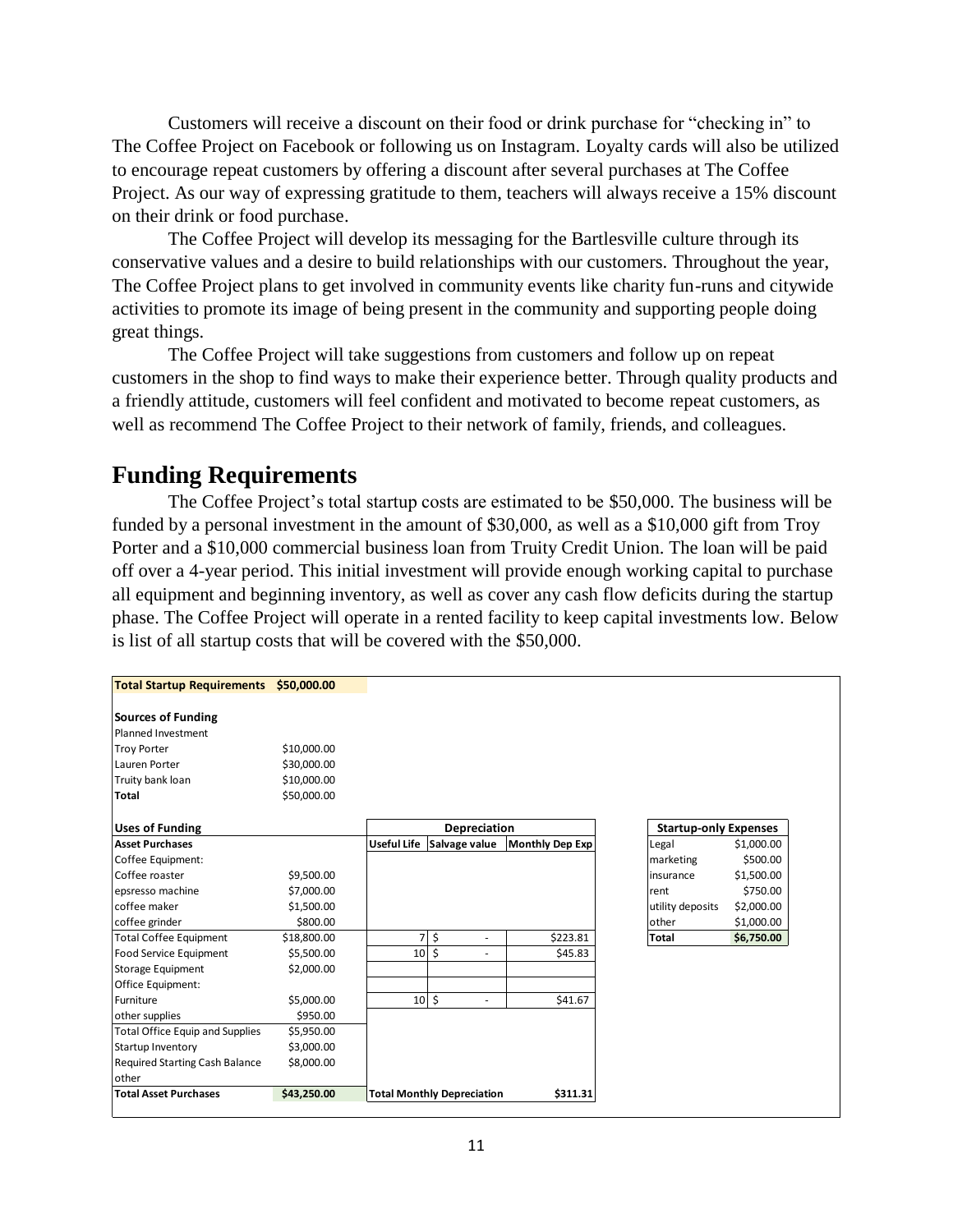# **Appendix**

|                                         |        |                     |                         |                                                            |    |               |               |                                    |            | <b>The Coffee Project</b>   |    |                   |                                                                                                                                                                                         |                         |               |    |                |     |             |      |                           |    |             |
|-----------------------------------------|--------|---------------------|-------------------------|------------------------------------------------------------|----|---------------|---------------|------------------------------------|------------|-----------------------------|----|-------------------|-----------------------------------------------------------------------------------------------------------------------------------------------------------------------------------------|-------------------------|---------------|----|----------------|-----|-------------|------|---------------------------|----|-------------|
|                                         |        |                     |                         |                                                            |    |               |               | Pro forma Monthly Income Statement |            |                             |    |                   |                                                                                                                                                                                         |                         |               |    |                |     |             |      |                           |    |             |
|                                         |        |                     |                         |                                                            |    |               |               |                                    |            | For the First Year          |    |                   |                                                                                                                                                                                         |                         |               |    |                |     |             |      |                           |    |             |
|                                         | Month: |                     | 1                       | $\overline{2}$                                             |    | 3             |               | 4                                  |            | 5                           |    | 6                 | $\overline{ }$                                                                                                                                                                          |                         | 8             |    | 9              |     | 10          |      | 11                        |    | 12          |
| Revenue                                 |        |                     |                         |                                                            |    |               |               |                                    |            |                             |    |                   |                                                                                                                                                                                         |                         |               |    |                |     |             |      |                           |    |             |
| <b>Coffee Sales Units</b>               |        | 1,875               |                         | 1,969                                                      |    | 2,067         |               | 2,171                              |            | 2,279                       |    | 2,393             | 2,584                                                                                                                                                                                   |                         | 2,791         |    | 3,015          |     | 3,256       |      | 3,516                     |    | 3,797       |
| Price per drink                         |        | \$                  | $4.00$ \$               | $4.00$ \$                                                  |    | $4.00$ \$     |               | $4.00$ \$                          |            | 4.00 <sup>5</sup>           |    | $4.00$ \$         | $4.00$ \$                                                                                                                                                                               |                         | $4.00$ \$     |    | $4.00$ \$      |     | $4.00$ \$   |      | $4.00$ \$                 |    | 4.00        |
| Coffee Revenue                          |        | Ś.<br>7.500.00      | l \$                    | 7,875.00                                                   | Ŝ. | 8,268.75      | Ŝ.            | 8,682.19                           |            | \$9,116.30                  |    |                   | $$9,572.11 \t$10,337.88 \t$11,164.91 \t$12,058.10 \t$13,022.75$                                                                                                                         |                         |               |    |                |     |             |      | \$14,064.57               |    | \$15,189.74 |
| <b>Food Sales Units</b>                 |        | 530                 |                         | 557                                                        |    | 584           |               | 614                                |            | 644                         |    | 676               | 731                                                                                                                                                                                     |                         | 789           |    | 852            |     | 920         |      | 994                       |    | 1,073       |
| Avg price per food item                 |        | \$                  | $7.00$ \$               | 7.00                                                       | -Ś | 7.00          | <sup>\$</sup> | 7.00                               | ∣ \$       | 7.00                        | Ŝ. | $7.00$ \$         | 7.00                                                                                                                                                                                    | $\overline{\mathsf{s}}$ | 7.00          | Ŝ. | $7.00$ \$      |     | 7.00        | Ŝ.   | $7.00$ \$                 |    | 7.00        |
| <b>Food Revenue</b>                     |        | Ŝ.<br>3.710.00      | $\vert$ \$              | 3.895.50                                                   | Ŝ. | 4,090.28      | \$            | 4,294.79                           |            | \$4,509.53                  |    |                   | $\binom{5}{5}$ 4,735.00 $\binom{5}{5}$ 5,113.80 $\binom{5}{5}$ 5,522.91 $\binom{5}{5}$ 5,964.74                                                                                         |                         |               |    |                |     | \$6,441.92  |      | \$6,957.28                |    | \$7,513.86  |
| <b>Merchandise Sales</b>                |        | \$<br>400           | $\overline{\mathbf{s}}$ | 408                                                        | Ŝ. | 415           | -             | 423                                | Ŝ.         | 431                         | Š, | 439               | 448<br>∣ \$                                                                                                                                                                             | $\mathsf{s}$            | 456           | -Ś | 465            | Ŝ.  | 474         | Ŝ.   | 483                       | Ŝ. | 492         |
| <b>Total Revenue</b>                    |        |                     |                         | $$11,610.00$ $$12,178.10$ $$12,774.37$                     |    |               |               |                                    |            |                             |    |                   | $$13,400.21$ $$14,057.10$ $$14,746.59$ $$15,899.51$ $$17,144.15$ $$18,487.85$                                                                                                           |                         |               |    |                |     | \$19,938.51 |      | \$21,504.69               |    | \$23,195.61 |
| <b>Expense</b>                          |        |                     |                         |                                                            |    |               |               |                                    |            |                             |    |                   |                                                                                                                                                                                         |                         |               |    |                |     |             |      |                           |    |             |
| <b>Cost of Goods Sold</b>               |        |                     |                         |                                                            |    |               |               |                                    |            |                             |    |                   |                                                                                                                                                                                         |                         |               |    |                |     |             |      |                           |    |             |
| <b>Coffee Purchases</b>                 |        | \$<br>1.875.00      | l S                     | 1.968.75                                                   | Ŝ. | 2,067.19      | S.            |                                    |            |                             |    |                   | $2,170.55$ \$ 2,279.07 \$ 2,393.03 \$ 2,584.47                                                                                                                                          |                         | 52,791.23     |    | $$3,014.53$ \$ |     | 3.255.69    |      | \$3,516.14                | S. | 3.797.43    |
| <b>Food Purchases</b>                   |        | \$<br>$927.50$ \$   |                         |                                                            |    |               |               |                                    |            |                             |    |                   | 973.88 \$ 1,022.57 \$ 1,073.70 \$ 1,127.38 \$ 1,183.75 \$ 1,278.45 \$ 1,380.73 \$ 1,491.19 \$ 1,610.48 \$ 1,739.32 \$ 1,878.46                                                          |                         |               |    |                |     |             |      |                           |    |             |
| <b>Retail Purchases</b>                 |        | Ŝ.<br>$100.00$ \$   |                         | 101.90                                                     | -Ś | 103.84        | -Ŝ            | $105.81$ \$                        |            | $107.82$ \$                 |    | 109.87 \$         | $111.96$ \$                                                                                                                                                                             |                         | $114.08$ \$   |    | $116.25$ \$    |     | $118.46$ \$ |      | $120.71$ \$               |    | 123.00      |
| <b>Total Cost of Goods Sold</b>         |        |                     |                         | $$2,902.50$ $$3,044.53$ $$3,193.59$                        |    |               |               |                                    |            |                             |    |                   | $\frac{1}{5}$ 3,350.05 $\frac{1}{5}$ 3,514.28 $\frac{1}{5}$ 3,686.65 $\frac{1}{5}$ 3,974.88 $\frac{1}{5}$ 4,286.04 $\frac{1}{5}$ 4,621.96 $\frac{1}{5}$ 4,984.63 $\frac{1}{5}$ 5,376.17 |                         |               |    |                |     |             |      |                           |    | \$5,798.90  |
| <b>Gross Margin</b>                     |        |                     |                         | $$8,707.50$ $$9,133.58$                                    |    | \$9,580.78    |               | \$10,050.16                        |            | \$10,542.83                 |    |                   | $$11,059.94$ $$11,924.63$ $$12,858.11$ $$13,865.88$                                                                                                                                     |                         |               |    |                |     | \$14,953.88 |      | $$16,128.51$ $$17,396.71$ |    |             |
| Gross Margin %                          |        |                     | 75%                     | 75%                                                        |    | 75%           |               | 75%                                | 75%<br>75% |                             |    | 75%<br>75%<br>75% |                                                                                                                                                                                         |                         |               |    |                | 75% |             | 75%  | 75%                       |    |             |
|                                         |        |                     |                         |                                                            |    |               |               |                                    |            |                             |    |                   |                                                                                                                                                                                         |                         |               |    |                |     |             |      |                           |    |             |
| <b>Operating Expenses</b>               |        |                     |                         |                                                            |    |               |               |                                    |            |                             |    |                   |                                                                                                                                                                                         |                         |               |    |                |     |             |      |                           |    |             |
| Insurance                               |        | \$1,500.00          |                         |                                                            |    |               |               |                                    |            |                             |    |                   |                                                                                                                                                                                         |                         |               |    |                |     |             |      |                           |    |             |
| Maintenance                             |        |                     |                         |                                                            |    |               |               |                                    |            |                             |    |                   |                                                                                                                                                                                         |                         |               |    |                |     |             |      |                           |    |             |
| Supplies                                |        | \$<br>$75.00$ \$    |                         | $75.00$ \$                                                 |    | $75.00$ \$    |               | $75.00$ \$                         |            | $75.00$ \$                  |    | $75.00$ \$        | $100.00$ \$                                                                                                                                                                             |                         | $100.00$ \$   |    | $100.00$ \$    |     | 100.00      | Ŝ.   | $100.00$ \$               |    | 100.00      |
| Rent                                    |        | \$<br>750.00 \$     |                         | 750.00 \$                                                  |    | 750.00 \$     |               | 750.00 \$                          |            | 750.00 \$                   |    | 750.00 \$         | 750.00 \$                                                                                                                                                                               |                         | 750.00 \$     |    | 750.00 \$      |     | 750.00 \$   |      | 750.00 \$                 |    | 750.00      |
| Utilities/Telephone                     |        | Ś<br>$300.00$ \$    |                         | $300.00$ \$                                                |    | $300.00$ \$   |               | $300.00$ \$                        |            | $300.00$ \$                 |    | $300.00$ \$       | $300.00$ \$                                                                                                                                                                             |                         | $300.00$ \$   |    | $300.00$ \$    |     | 300.00 \$   |      | $300.00$ \$               |    | 300.00      |
| Other                                   |        | Ś<br>$100.00$ \$    |                         | $100.00$ \$                                                |    | $100.00$ \$   |               | 100.00                             | ۱\$        | $100.00$ \$                 |    | 100.00            | $\vert$ s<br>150.00                                                                                                                                                                     | ۱\$                     | 150.00        | Ŝ. | $150.00$ \$    |     | 150.00      | ∣ \$ | $150.00$ \$               |    | 150.00      |
| Payroll                                 |        | \$<br>$5.500.00$ \$ |                         | $5.500.00$ \$                                              |    | $5.500.00$ \$ |               |                                    |            | $5,500.00$ \$ $5,500.00$ \$ |    | $5,500.00$ \$     | 5.500.00                                                                                                                                                                                | $\vert$ \$              | $5,500.00$ \$ |    | $5,500.00$ \$  |     | 5.500.00    | \$   | 5.500.00                  | Ŝ. | 5,500.00    |
| Payroll Taxes                           |        | \$<br>$420.75$ \$   |                         | $420.75$ \$                                                |    | 420.75 \$     |               | $420.75$ \$                        |            | 420.75                      | Ŝ. | 420.75            | $\vert$ \$<br>$420.75$ \$                                                                                                                                                               |                         | 420.75        | Ŝ. | $420.75$ \$    |     | 420.75      | ۱\$  | 420.75                    | \$ | 420.75      |
| <b>Depreciation Expense</b>             |        | Ś<br>$311.31$ \$    |                         | $311.31$ \$                                                |    | 311.31        | -Ś            | $311.31$ \$                        |            | $311.31$ \$                 |    | $311.31$ \$       | $311.31$ \$                                                                                                                                                                             |                         | $311.31$ \$   |    | $311.31$ \$    |     | $311.31$ \$ |      | $311.31$ \$               |    | 311.31      |
| <b>Total Operating Expenses</b>         |        |                     |                         | $$8,957.06$ $$7,457.06$ $$7,457.06$                        |    |               |               |                                    |            |                             |    |                   | $\frac{1}{2}$ 7,457.06 $\frac{1}{2}$ 7,457.06 $\frac{1}{2}$ 7,457.06 $\frac{1}{2}$ 7,532.06 $\frac{1}{2}$ 7,532.06 $\frac{1}{2}$ 7,532.06 $\frac{1}{2}$ 7,532.06                        |                         |               |    |                |     |             |      | $$7,532.06$ $$7,532.06$   |    |             |
| <b>Profit before interest&amp;taxes</b> |        | Ś.                  |                         | $(249.56)$ \$ 1,676.52 \$ 2,123.72 \$ 2,593.10 \$ 3,085.77 |    |               |               |                                    |            |                             |    |                   | $\frac{1}{5}$ 3,602.88 $\frac{1}{5}$ 4,392.57 $\frac{1}{5}$ 5,326.05 $\frac{1}{5}$ 6,333.83 $\frac{1}{5}$ 7,421.82 $\frac{1}{5}$ 8,596.46                                               |                         |               |    |                |     |             |      |                           |    | \$9,864.65  |
| Income taxes Incurred                   |        |                     |                         |                                                            |    |               |               |                                    |            |                             |    |                   |                                                                                                                                                                                         |                         |               |    |                |     |             |      |                           |    |             |
| Loan Interest Expense                   |        | $$54.17$ \$         |                         | $53.18$ \$                                                 |    | 52.18         | -Ś            | $51.18$ \$                         |            | 50.17                       | Ŝ. | $49.16$ \$        | 48.14                                                                                                                                                                                   | ∣ \$                    | $47.11$ \$    |    | 46.09          | -\$ | 45.05       | Ŝ.   | 44.01                     | -Ś | 42.96       |
| <b>Net Profit</b>                       |        | Ś.                  |                         |                                                            |    |               |               |                                    |            |                             |    |                   | (195.39) \$ 1,623.34 \$ 2,071.54 \$ 2,541.92 \$ 3,035.60 \$ 3,553.72 \$ 4,344.43 \$ 5,278.94 \$ 6,287.74 \$ 7,376.77 \$ 8,552.45 \$ 9,821.68                                            |                         |               |    |                |     |             |      |                           |    |             |

# **A. Pro forma Income Statement**

# **B. Pro forma Cash Budget**

|                                       |            |     |          |     |           |    |           |     | <b>The Coffee Project</b> |                       |    |          |             |    |          |    |           |   |           |    |           |   |          |
|---------------------------------------|------------|-----|----------|-----|-----------|----|-----------|-----|---------------------------|-----------------------|----|----------|-------------|----|----------|----|-----------|---|-----------|----|-----------|---|----------|
|                                       |            |     |          |     |           |    |           |     |                           | Pro forma Cash Budget |    |          |             |    |          |    |           |   |           |    |           |   |          |
| <b>For the First Year</b><br>Month: 0 |            |     |          |     |           |    |           |     |                           |                       |    |          |             |    |          |    |           |   |           |    |           |   |          |
|                                       | 3          |     |          | 5   | 6         |    |           |     |                           | 9                     |    | 10       |             | 11 |          | 12 |           |   |           |    |           |   |          |
| <b>Beginning Cash Balance</b>         |            | \$  | 8,000    | \$. | 10,831    |    | \$13,032  |     | \$15,678                  | \$18,791              |    | \$22,395 | \$26,514    |    | \$31,401 |    | \$37,218  |   | \$44,037  |    | \$51,938  |   | \$61,009 |
| <b>Cash Receipts</b>                  |            |     |          |     |           |    |           |     |                           |                       |    |          |             |    |          |    |           |   |           |    |           |   |          |
| Cash Sales                            |            |     | \$11,610 | Ŝ.  | 12,178    |    | \$12,774  |     | \$13,400                  | \$14,057              |    | \$14,747 | \$15,900    |    | \$17,144 |    | \$18,488  |   | \$19,939  |    | \$21,505  |   | \$23,196 |
| <b>Total Available Cash</b>           |            |     | \$11,610 | \$. | 12,178    |    | \$12,774  |     | \$13,400                  | \$14,057              |    | \$14,747 | \$15,900    |    | \$17,144 |    | \$18,488  |   | \$19,939  |    | \$21,505  |   | \$23,196 |
| <b>Cash Disbursements</b>             |            |     |          |     |           |    |           |     |                           |                       |    |          |             |    |          |    |           |   |           |    |           |   |          |
| Cash Spending                         |            | Ś.  | 5,500    | \$  | 5,500     |    | 5,500     |     | 5,500                     | 5,500<br>Ŝ.           | Ŝ. | 5,500    | 5,500       | Ś. | 5,500    | Ś. | 5,500     | Ś | 5,500     | Ś. | 5,500     |   | 5,500    |
| Payments to Suppliers                 |            | Ś.  | 2,903    | .s  | 3,045     |    | 3,194     |     | 3,350                     | 3,514<br>Ŝ.           | Ŝ  | 3,687    | 3,975<br>Ś. | Ś. | 4,286    | Ŝ  | 4,622     | Ś | 4,985     | Ŝ. | 5,376     |   | 5,799    |
| <b>Bill Payments</b>                  |            | \$  | 2,725    | S   | 1,225     |    | 1,225     |     | 1,225                     | 1,225<br>S            | S  | 1,225    | 1,300<br>S  | Ś. | 1,300    | Ŝ  | 1,300     | Ŝ | 1,300     | S  | 1,300     | S | 1,300    |
| Loan Principal Expense                |            | Ś.  | 183      | S   | 184       | -S | 185       |     | 186                       | 187<br>S              | S  | 188      | 189<br>S    | Ŝ  | 190      | Ŝ  | 191       |   | 192       | s  | 193       | S | 194      |
| <b>Startup Capital Purchases</b>      | \$26,300   |     |          |     |           |    |           |     |                           |                       |    |          |             |    |          |    |           |   |           |    |           |   |          |
| Change in inventory                   |            | Ś.  | 2,531    | -Ś  | $(23)$ \$ |    | $(25)$ \$ |     | $(26)$ \$                 | (27)                  | Ŝ. | (28)     | (48)<br>-Ś  | Ŝ  | (52)     | Ŝ. | $(56)$ \$ |   | $(60)$ \$ |    | $(65)$ \$ |   | (70)     |
| <b>Total Cash Disbursements</b>       | \$26,300   | \$. | 8,779    | Ŝ   | 9,977     |    | \$10,128  |     | \$10,287                  | \$10,453              |    | \$10,628 | \$11,012    |    | \$11,328 |    | \$11,669  |   | \$12,037  |    | \$12,434  |   | \$12,863 |
| <b>Net Cash Flow</b>                  | \$(26,300) | Ŝ.  | 2,831    | Ś   | 2,201     |    | 2,646     | \$. | 3,113                     | \$3,604               |    | \$4,118  | \$4,888     |    | \$5,816  |    | \$6,819   |   | \$7,901   |    | \$9,070   |   | \$10,332 |
| <b>Ending Cash Balance</b>            | \$(26,300) |     | \$10,831 | \$. | 13,032    |    | \$15,678  |     | \$18,791                  | \$22,395              |    | \$26,514 | \$31,401    |    | \$37,218 |    | \$44,037  |   | \$51,938  |    | \$61,009  |   | \$71,341 |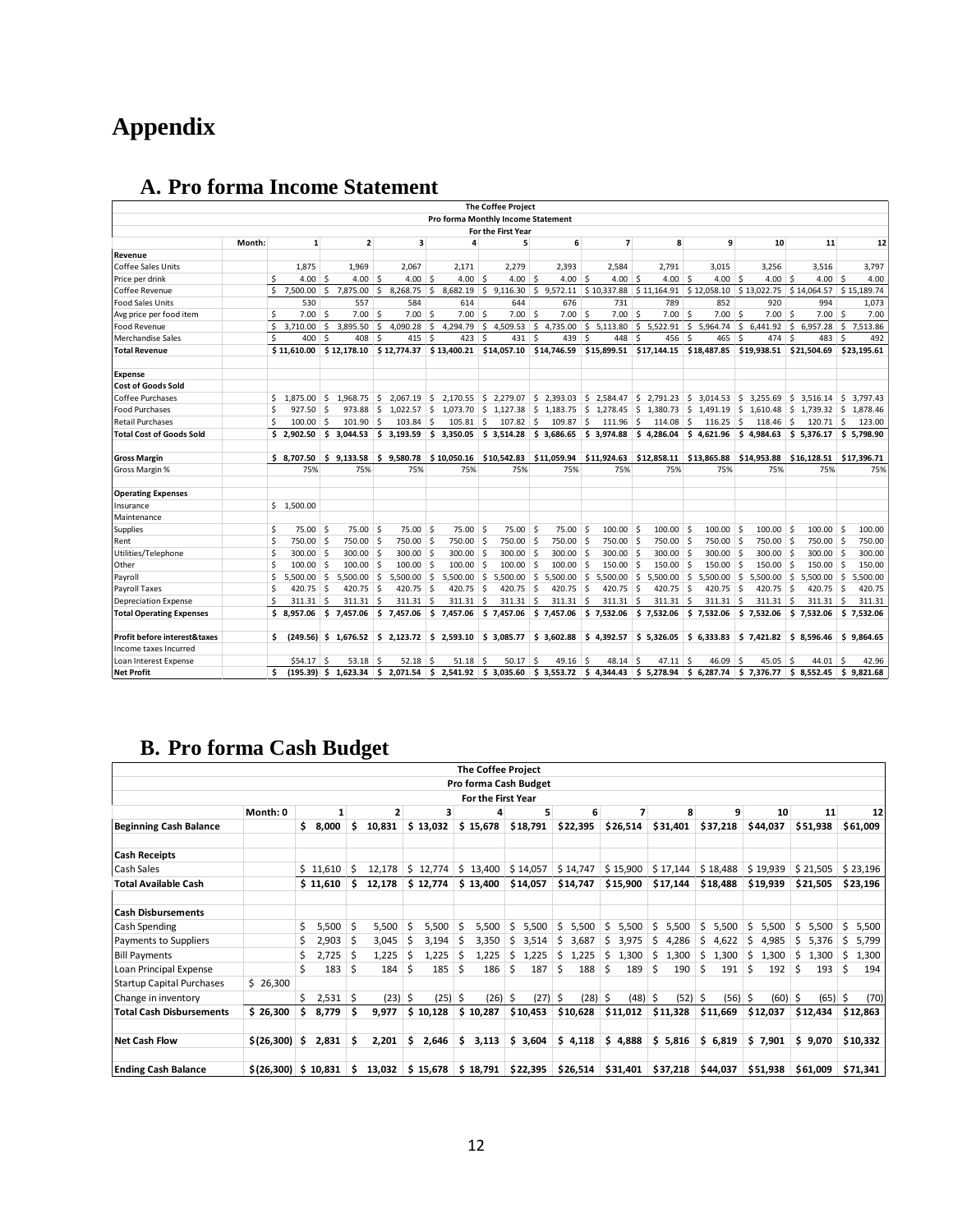# **C. Pro forma Balance Sheet**

|                                            |        |    |              |              |                                |                         |                              |     |                     |     | <b>The Coffee Project</b>       |                                                                                                                        |      |                                                                                     |      |                                        |          |                                 |      |                              |         |                                                 |     |                              |     |           |
|--------------------------------------------|--------|----|--------------|--------------|--------------------------------|-------------------------|------------------------------|-----|---------------------|-----|---------------------------------|------------------------------------------------------------------------------------------------------------------------|------|-------------------------------------------------------------------------------------|------|----------------------------------------|----------|---------------------------------|------|------------------------------|---------|-------------------------------------------------|-----|------------------------------|-----|-----------|
|                                            |        |    |              |              |                                |                         |                              |     |                     |     | Pro forma Balance Sheet         |                                                                                                                        |      |                                                                                     |      |                                        |          |                                 |      |                              |         |                                                 |     |                              |     |           |
|                                            |        |    |              |              |                                |                         |                              |     |                     |     | June 1, 2020                    |                                                                                                                        |      |                                                                                     |      |                                        |          |                                 |      |                              |         |                                                 |     |                              |     |           |
|                                            | Month: |    | 0            |              | $\mathbf{1}$                   | $\overline{\mathbf{2}}$ |                              |     | 3                   |     | 4                               | 5                                                                                                                      |      | 6                                                                                   |      | $\overline{ }$                         | 8        |                                 |      |                              | 9<br>10 |                                                 | 11  |                              |     | 12        |
| <b>Assets</b>                              |        |    |              |              |                                |                         |                              |     |                     |     |                                 |                                                                                                                        |      |                                                                                     |      |                                        |          |                                 |      |                              |         |                                                 |     |                              |     |           |
| <b>Current Assets:</b>                     |        |    |              |              |                                |                         |                              |     |                     |     |                                 |                                                                                                                        |      |                                                                                     |      |                                        |          |                                 |      |                              |         |                                                 |     |                              |     |           |
| Cash                                       |        | Ś  | 8,000        | .s           | $10,831$ \$                    |                         | 13,032                       | S.  | 15,678              |     |                                 | $\frac{1}{2}$ 18,791 $\frac{1}{2}$ 22,395 $\frac{1}{2}$ 26,514 $\frac{1}{2}$ 31,401 $\frac{1}{2}$ 37,218 $\frac{1}{2}$ |      |                                                                                     |      |                                        |          |                                 |      |                              |         | 44,037 \$ 51,938                                | -S  | 61,009                       | S.  | 71,341    |
| Inventory                                  |        | Ś  | $3,000$ \$   |              | $2.903$ \$                     |                         | 3.045                        | ∣\$ |                     |     |                                 | $3,194$ \$ 3,350 \$ 3,514 \$                                                                                           |      |                                                                                     |      | $3,687$ \$ 3,975 \$ 4,286 \$           |          |                                 |      | $4,622$ \$                   |         | $4,985$ \$                                      |     | $5,376$ \$                   |     | 5.799     |
| <b>Total Current Assets</b>                |        |    | \$11.000     | Ŝ.           |                                |                         |                              |     |                     |     |                                 | 13,733 \$ 16,076 \$ 18,872 \$ 22,142 \$25,909                                                                          |      | $\frac{1}{2}$ \$ 30,200 \$ 35,376 \$ 41,504 \$ 48,659 \$ 56,923 \$ 66,385 \$ 77,140 |      |                                        |          |                                 |      |                              |         |                                                 |     |                              |     |           |
| Long-Term Assets:                          |        |    |              |              |                                |                         |                              |     |                     |     |                                 |                                                                                                                        |      |                                                                                     |      |                                        |          |                                 |      |                              |         |                                                 |     |                              |     |           |
| Furniture                                  |        | Ś. | $5,000$ \$   |              | 5,000                          | ۱Ś                      | 5.000                        | -Ś  | 5,000               | Ŝ.  | 5,000                           | 5,000<br>S.                                                                                                            | \$.  | 5,000                                                                               | Ŝ.   | 5,000                                  | \$       | 5,000                           | .s   | 5,000                        | Ŝ.      | 5,000                                           | Ŝ.  | 5.000                        | Ŝ.  | 5,000     |
| Equipment                                  |        | Ś  | 26,300       | l S          | $26,300$ \$                    |                         | 26,300                       | Ŝ.  | 26,300              |     | \$26,300                        | \$26,300                                                                                                               |      | $\frac{1}{2}$ 26,300 \$ 26,300 \$ 26,300                                            |      |                                        |          |                                 | S.   |                              |         | 26,300 \$ 26,300                                | S.  | $26,300$ \$                  |     | 26,300    |
| Less: Accummulated Depreciation            |        | Ś  |              | Ś            | $(311)$ \$                     |                         | $(623)$ \$                   |     |                     |     |                                 | $(934)$ \$ $(1,245)$ \$ $(1,557)$ \$ $(1,868)$ \$ $(2,179)$ \$ $(2,490)$ \$                                            |      |                                                                                     |      |                                        |          |                                 |      | $(2,802)$ \$                 |         | $(3, 113)$ \$                                   |     | $(3,424)$ \$                 |     | (3,736)   |
| <b>Total Long-Term Assets</b>              |        | \$ | 31,300       | \$           | 30.989                         | \$                      | 30,677                       | \$  | 30,366              |     | \$30,055                        | $$29,743$ $$29,432$ $$29,121$ $$28,810$ $$28,498$ $$28,187$ $$27,876$ $$27,564$                                        |      |                                                                                     |      |                                        |          |                                 |      |                              |         |                                                 |     |                              |     |           |
|                                            |        |    |              |              |                                |                         |                              |     |                     |     |                                 |                                                                                                                        |      |                                                                                     |      |                                        |          |                                 |      |                              |         |                                                 |     |                              |     |           |
| <b>Total Assets</b>                        |        |    | \$42,300     | Ŝ.           | 44,722                         |                         | \$46,754                     |     |                     |     |                                 | $$49,238$ $$52,196$ $$55,653$                                                                                          |      | $\frac{1}{5}$ 59,632 $\frac{1}{5}$ 64,497 $\frac{1}{5}$ 70,313 $\frac{1}{5}$ 77,157 |      |                                        |          |                                 |      |                              |         | $\frac{1}{2}$ \$ 85,110 $\frac{1}{2}$ \$ 94,260 |     |                              |     | \$104,704 |
| <b>Liabilities</b>                         |        |    |              |              |                                |                         |                              |     |                     |     |                                 |                                                                                                                        |      |                                                                                     |      |                                        |          |                                 |      |                              |         |                                                 |     |                              |     |           |
| <b>Current Liabilities:</b>                |        |    |              |              |                                |                         |                              |     |                     |     |                                 |                                                                                                                        |      |                                                                                     |      |                                        |          |                                 |      |                              |         |                                                 |     |                              |     |           |
| <b>Accounts Payable</b>                    |        | \$ | ٠            | Ŝ            | 8,225                          | ۱s                      | 6,725                        | -S  | 6,725               | \$. | 6,725                           | 5<br>6,725                                                                                                             | ∣\$  | 6,725                                                                               | ∣ \$ | 6,800                                  | Ŝ.       | 6,800                           | - Ś  | $6,800$ \$                   |         | $6,800$ \$                                      |     | 6,800                        | -\$ | 6,800     |
| Payroll Tax                                |        | Ś  | ٠            | Ś            | $421$ \$                       |                         | $421 \overline{\phantom{a}}$ |     | $421 \,$ \$         |     | $421 \overline{\smash{\big)} }$ | $421 \overline{\smash{\big)} }$                                                                                        |      | $421 \overline{\smash{\big)} }$                                                     |      | $421 \,$ \$                            |          | $421 \overline{\smash{\big)} }$ |      | $421 \overline{\phantom{a}}$ |         | $421 \overline{\phantom{a}}$                    |     | $421 \overline{\phantom{a}}$ |     | 421       |
| Current portion of long term debt          |        | \$ | ×,           | \$           | $183 \,$ \$                    |                         | 184                          | Ŝ.  | 185                 | -Ś  | 186                             | ۱Ś<br>187                                                                                                              | ∣ \$ | 188 \$                                                                              |      | 189                                    | <b>S</b> | 190                             | ۱Ś   | $191 \,$ S                   |         | $192 \mid$ \$                                   |     | $193 \,$ \$                  |     | 194       |
| Loan Interest Payable                      |        | \$ |              | Ś            | $54 \overline{\smash{\big)} }$ |                         | 53                           | -Ś  | $52 \quad$          |     | 51                              | -Ś<br>50                                                                                                               | l S  | $49 \quad$                                                                          |      | 48                                     | \$       | 47                              | l \$ | $46 \quad$                   |         | 45                                              | l s | $44 \mid 5$                  |     | 43        |
| <b>Total Current Liabilities</b>           |        | Ś  |              | Ś            | 8,883                          | ۱Ś                      | 7,383                        | \$. | 7,383               | \$  | 7,383                           | \$7,383                                                                                                                | \$   | $7,383$ \$                                                                          |      | 7,458                                  | \$.      | 7,458                           | Ŝ.   | 7.458                        | Ŝ.      | 7.458                                           | Ŝ.  | $7,458$ \$                   |     | 7,458     |
| Long-Term Liabilities:                     |        |    |              |              |                                |                         |                              |     |                     |     |                                 |                                                                                                                        |      |                                                                                     |      |                                        |          |                                 |      |                              |         |                                                 |     |                              |     |           |
| <b>Bank Loan</b>                           |        |    | $$10,000$ \$ |              | $9,817$ \$                     |                         | 9,633                        | -\$ | 9,448               | \$. | 9,262                           | \$9,075                                                                                                                | ∣\$  | 8,887 \$                                                                            |      | 8,698                                  | S.       | 8,508                           | 5    | 8,317                        | S.      | 8,125                                           | S.  | $7,932$ \$                   |     | 7,738     |
| <b>Total Long-Term Liabilities</b>         |        |    | \$10,000     | Ŝ.           | $9.817$ \$                     |                         | 9.633                        | Ŝ.  | 9.448               | l S |                                 | 9.262 \$ 9.075                                                                                                         |      | $$8.887$ \$ 8.698                                                                   |      |                                        | ا \$     | 8.508                           | ۱s.  | $8.317$ \$                   |         |                                                 |     | $8.125$ \$ 7.932 \$          |     | 7.738     |
| <b>Total Liabilities</b>                   |        |    | \$10,000     | Ŝ.           | 18,700                         |                         | \$17,016                     |     | \$16,831            |     | \$16,645                        | \$16,458                                                                                                               |      | \$16,270                                                                            |      | $$16,156$ $$15,966$                    |          |                                 |      | \$15,775                     |         | \$15,583                                        |     | \$15,390                     |     | \$15,195  |
| <b>Owner's Equity:</b>                     |        |    |              |              |                                |                         |                              |     |                     |     |                                 |                                                                                                                        |      |                                                                                     |      |                                        |          |                                 |      |                              |         |                                                 |     |                              |     |           |
| Paid-in Capital                            |        | Ś. | 30,000       | <sup>5</sup> | 30,000 \$                      |                         | 30,000                       | Ŝ.  | 30.000              |     | \$30.000                        | \$30,000                                                                                                               |      | $$30,000$ $$30,000$                                                                 |      |                                        |          | \$30,000                        | S.   | 30,000                       | Ŝ.      | 30,000                                          | Ŝ.  | 30,000                       | Ŝ.  | 30,000    |
| <b>Retained Earnings</b>                   |        | Ś  | $2,300$ \$   |              | $(3,978)$ \$                   |                         | $(262)$ \$                   |     | 2,407               | \$. | 5,551                           | ∣\$                                                                                                                    |      | $9,195$ \$ 13,362 \$ 18,341                                                         |      |                                        |          | $$24,347$ \$                    |      | $31,382$ \$                  |         | 39,527                                          | S.  | 48,871                       | S.  | 59,508    |
| Less: Owner's Draw                         |        | Ś  |              | Ś            | $(3,000)$ \$                   |                         | $(3,000)$ \$                 |     | $(3,000)$ \$        |     |                                 | $(3,000)$ \$ $(3,000)$ \$                                                                                              |      |                                                                                     |      | $(3,000)$ \$ $(3,500)$ \$ $(3,500)$ \$ |          |                                 |      | $(3,500)$ \$                 |         | $(3,500)$ \$                                    |     | $(3,500)$ \$                 |     | (3,500)   |
| <b>Total Owner's Equity</b>                |        |    | \$32,300     | \$.          | 23,022                         |                         |                              |     | $$26,738$ $$29,407$ |     |                                 | $$32,551$ $$36,195$                                                                                                    |      | $$40,362$ $$44,841$ $$50,847$                                                       |      |                                        |          |                                 |      | $$57,882$ \$66,027           |         |                                                 |     | \$75,371                     |     | \$86,008  |
| <b>Total Libilities and Owner's Equity</b> |        |    | \$42.300     | Ŝ.           | 41.722                         |                         | \$43.754                     |     | \$46.238            |     | \$49,196                        | \$52,653                                                                                                               |      | $$56,632$ $$60,997$ $$66,813$                                                       |      |                                        |          |                                 |      | \$73,657                     |         | \$31.610                                        |     | \$90.760                     |     | \$101.204 |
| <b>Net Worth</b>                           |        |    | \$32,300     | s.           |                                |                         |                              |     |                     |     |                                 | 26,022 \$ 29,738 \$ 32,407 \$ 35,551 \$39,195 \$ 43,362 \$ 48,341 \$ 54,347 \$ 61,382 \$ 69,527 \$ 78,871 \$ 89,508    |      |                                                                                     |      |                                        |          |                                 |      |                              |         |                                                 |     |                              |     |           |

# **D. Charity Donations as a % of Net Profits**